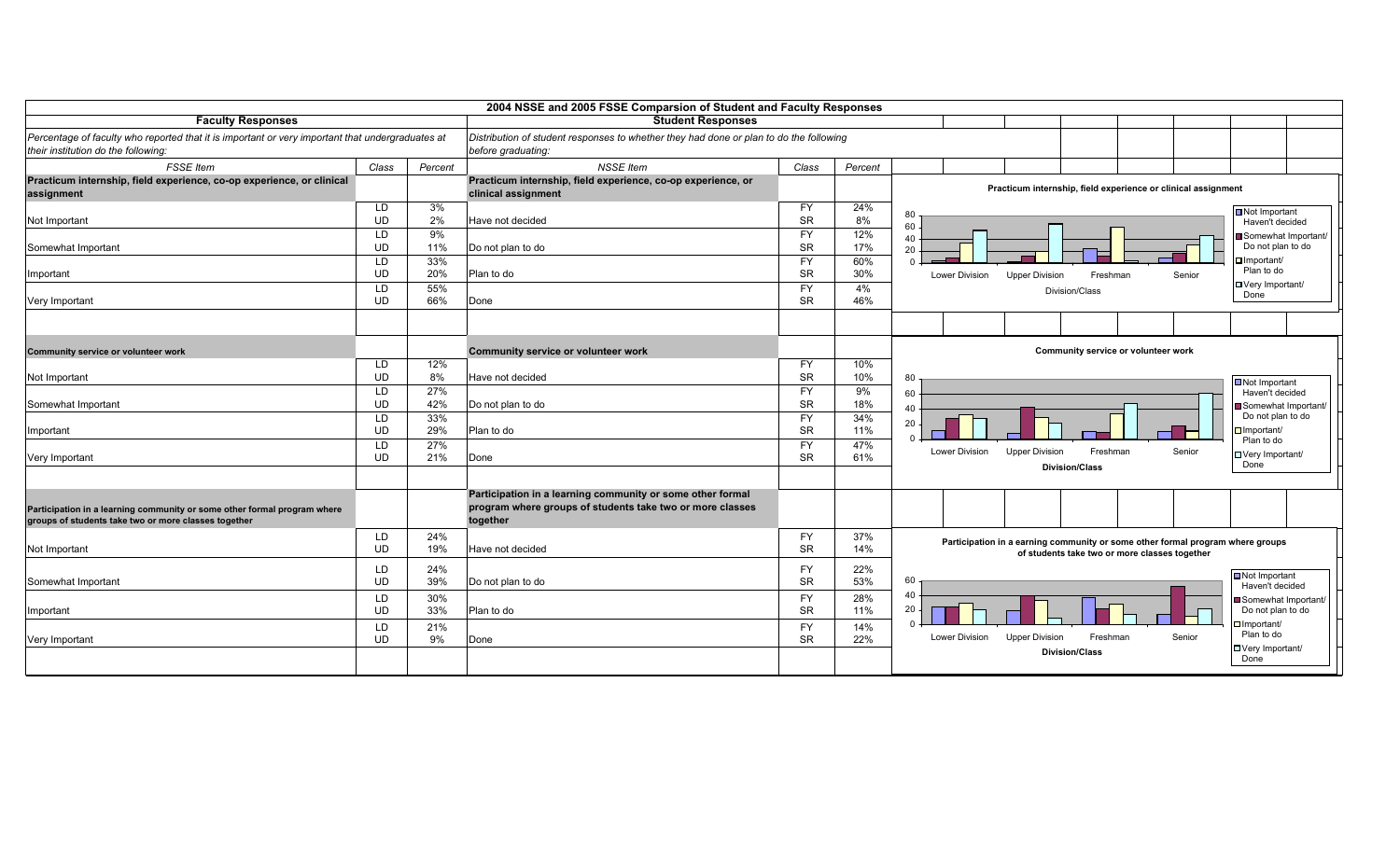| <b>Faculty Responses</b>                                                                                                                |                 |            | <b>Student Responses</b>                                                                                     |                        |            |                                         |                                                                                               |        |                                                 |
|-----------------------------------------------------------------------------------------------------------------------------------------|-----------------|------------|--------------------------------------------------------------------------------------------------------------|------------------------|------------|-----------------------------------------|-----------------------------------------------------------------------------------------------|--------|-------------------------------------------------|
| Percentage of faculty who reported that it is important or very important that undergraduates at<br>their institution do the following: |                 |            | Distribution of student responses to whether they had done or plan to do the following<br>before graduating: |                        |            |                                         |                                                                                               |        |                                                 |
| <b>FSSE</b> Item                                                                                                                        | Class           | Percent    | <b>NSSE</b> Item                                                                                             | Class                  | Percent    |                                         |                                                                                               |        |                                                 |
| Work on a research project with a faculty member outside of course<br>or program requirements                                           |                 |            | Work on a research project with a faculty member outside of<br>course or program requirements                |                        |            |                                         | Work on a research project with a faculty member outside of course or program<br>requirements |        |                                                 |
|                                                                                                                                         | <b>LD</b>       | 21%        |                                                                                                              | <b>FY</b>              | 29%        |                                         |                                                                                               |        |                                                 |
| Not Important                                                                                                                           | <b>UD</b><br>LD | 19%<br>48% | Have not decided                                                                                             | <b>SR</b><br><b>FY</b> | 23%        | 60                                      |                                                                                               |        | Not Important<br>Haven't decided                |
| Somewhat Important                                                                                                                      | <b>UD</b>       | 45%        | Do not plan to do                                                                                            | <b>SR</b>              | 36%<br>54% | 40                                      |                                                                                               |        | Somewhat Important/                             |
|                                                                                                                                         | LD              | 15%        |                                                                                                              | <b>FY</b>              | 30%        | 20                                      |                                                                                               |        | Do not plan to do                               |
| Important                                                                                                                               | UD              | 18%        | Plan to do                                                                                                   | SR                     | 7%         | $\Omega$                                |                                                                                               |        | $\Box$ Important/<br>Plan to do                 |
|                                                                                                                                         | LD              | 15%        |                                                                                                              | <b>FY</b>              | 6%         | Lower Division                          | <b>Upper Division</b><br>Freshman                                                             | Senior | □ Very Important/                               |
| Very Important                                                                                                                          | <b>UD</b>       | 18%        | Done                                                                                                         | <b>SR</b>              | 15%        |                                         | <b>Division/Class</b>                                                                         |        | Done                                            |
|                                                                                                                                         |                 |            |                                                                                                              |                        |            |                                         |                                                                                               |        |                                                 |
| Study a foreign language                                                                                                                |                 |            | Foreign language coursework                                                                                  |                        |            |                                         |                                                                                               |        |                                                 |
|                                                                                                                                         | LD.             | 6%         |                                                                                                              | FY                     | 25%        |                                         | Study a foreign language/Foreign language coursework                                          |        |                                                 |
| Not Important                                                                                                                           | <b>UD</b>       | 16%        | Have not decided                                                                                             | <b>SR</b>              | 12%        |                                         |                                                                                               |        |                                                 |
|                                                                                                                                         | LD              | 21%        |                                                                                                              | <b>FY</b>              | 41%        | $\begin{array}{c} 80 \\ 60 \end{array}$ |                                                                                               |        | $\blacksquare$ Not Important<br>Haven't decided |
| Somewhat Important                                                                                                                      | UD              | 40%        | Do not plan to do                                                                                            | <b>SR</b>              | 58%        | 40                                      |                                                                                               |        | Somewhat Important/                             |
| Important                                                                                                                               | LD<br><b>UD</b> | 24%<br>31% | Plan to do                                                                                                   | <b>FY</b><br><b>SR</b> | 31%<br>6%  | 20                                      |                                                                                               |        | Do not plan to do                               |
|                                                                                                                                         | LD              | 48%        |                                                                                                              | <b>FY</b>              | 3%         |                                         |                                                                                               |        | Important/                                      |
| Very Important                                                                                                                          | <b>UD</b>       | 12%        | Done                                                                                                         | <b>SR</b>              | 25%        | Lower Division                          | Freshman<br><b>Upper Division</b>                                                             | Senior | Plan to do<br>□ Very Important/                 |
|                                                                                                                                         |                 |            |                                                                                                              |                        |            |                                         | <b>Division/Class</b>                                                                         |        | Done                                            |
| <b>Study abroad</b>                                                                                                                     |                 |            | <b>Study abroad</b>                                                                                          |                        |            |                                         |                                                                                               |        |                                                 |
|                                                                                                                                         | LD              | 36%        |                                                                                                              | <b>FY</b>              | 22%        |                                         |                                                                                               |        |                                                 |
| Not Important                                                                                                                           | <b>UD</b>       | 43%        | Have not decided                                                                                             | <b>SR</b>              | 13%        |                                         | Study abroad                                                                                  |        |                                                 |
|                                                                                                                                         | LD              | 30%        |                                                                                                              | <b>FY</b>              | 46%        | 80                                      |                                                                                               |        | Not Important                                   |
| Somewhat Important                                                                                                                      | <b>UD</b>       | 34%        | Do not plan to do                                                                                            | <b>SR</b>              | 72%        | 60                                      |                                                                                               |        | Haven't decided                                 |
|                                                                                                                                         | LD              | 21%        |                                                                                                              | <b>FY</b>              | 26%        | 40                                      |                                                                                               |        | Somewhat Important/<br>Do not plan to do        |
| Important                                                                                                                               | <b>UD</b>       | 15%        | Plan to do                                                                                                   | <b>SR</b>              | 11%        | 20                                      |                                                                                               |        | $\Box$ Important/                               |
|                                                                                                                                         | LD              | 12%        |                                                                                                              | <b>FY</b>              | 6%         | Lower Division                          | Freshman<br><b>Upper Division</b>                                                             | Senior | Plan to do                                      |
| Very Important                                                                                                                          | <b>UD</b>       | 9%         | Done                                                                                                         | <b>SR</b>              | 4%         |                                         | <b>Division/Class</b>                                                                         |        | □ Very Important/<br>Done                       |
|                                                                                                                                         |                 |            |                                                                                                              |                        |            |                                         |                                                                                               |        |                                                 |
| Culminating senior experience (capstone course, thesis project,                                                                         |                 |            | Culminating senior experience (capstone course, thesis project,                                              |                        |            |                                         |                                                                                               |        |                                                 |
| comprehensive exam, etc.)                                                                                                               |                 |            | comprehensive exam, etc.)                                                                                    |                        |            |                                         | Culminating senior experience (capstone course, thesis, etc.)                                 |        |                                                 |
|                                                                                                                                         | LD              | $0\%$      |                                                                                                              | <b>FY</b>              | 27%        |                                         |                                                                                               |        | <b>□</b> Not Important                          |
| Not Important                                                                                                                           | <b>UD</b>       | 4%         | Have not decided                                                                                             | <b>SR</b>              | 11%        | 60                                      |                                                                                               |        | Haven't decided                                 |
|                                                                                                                                         | LD              | 15%        |                                                                                                              | <b>FY</b>              | 19%        | 40                                      |                                                                                               |        | Somewhat Important/                             |
| Somewhat Important                                                                                                                      | <b>UD</b>       | 11%        | Do not plan to do                                                                                            | <b>SR</b>              | 30%        | 20<br>$\Omega$                          |                                                                                               |        | Do not plan to do                               |
|                                                                                                                                         | LD              | 36%        |                                                                                                              | <b>FY</b>              | 48%        | Lower Division                          | <b>Upper Division</b><br>Freshman                                                             | Senior | $\Box$ Important/<br>Plan to do                 |
| Important                                                                                                                               | <b>UD</b><br>LD | 31%        | Plan to do                                                                                                   | <b>SR</b><br><b>FY</b> | 34%        |                                         | <b>Division/Class</b>                                                                         |        | □ Very Important/                               |
| Very Important                                                                                                                          | <b>UD</b>       | 48%<br>53% | Done                                                                                                         | <b>SR</b>              | 6%<br>24%  |                                         |                                                                                               |        | Done                                            |
|                                                                                                                                         |                 |            |                                                                                                              |                        |            |                                         |                                                                                               |        |                                                 |
|                                                                                                                                         |                 |            |                                                                                                              |                        |            |                                         |                                                                                               |        |                                                 |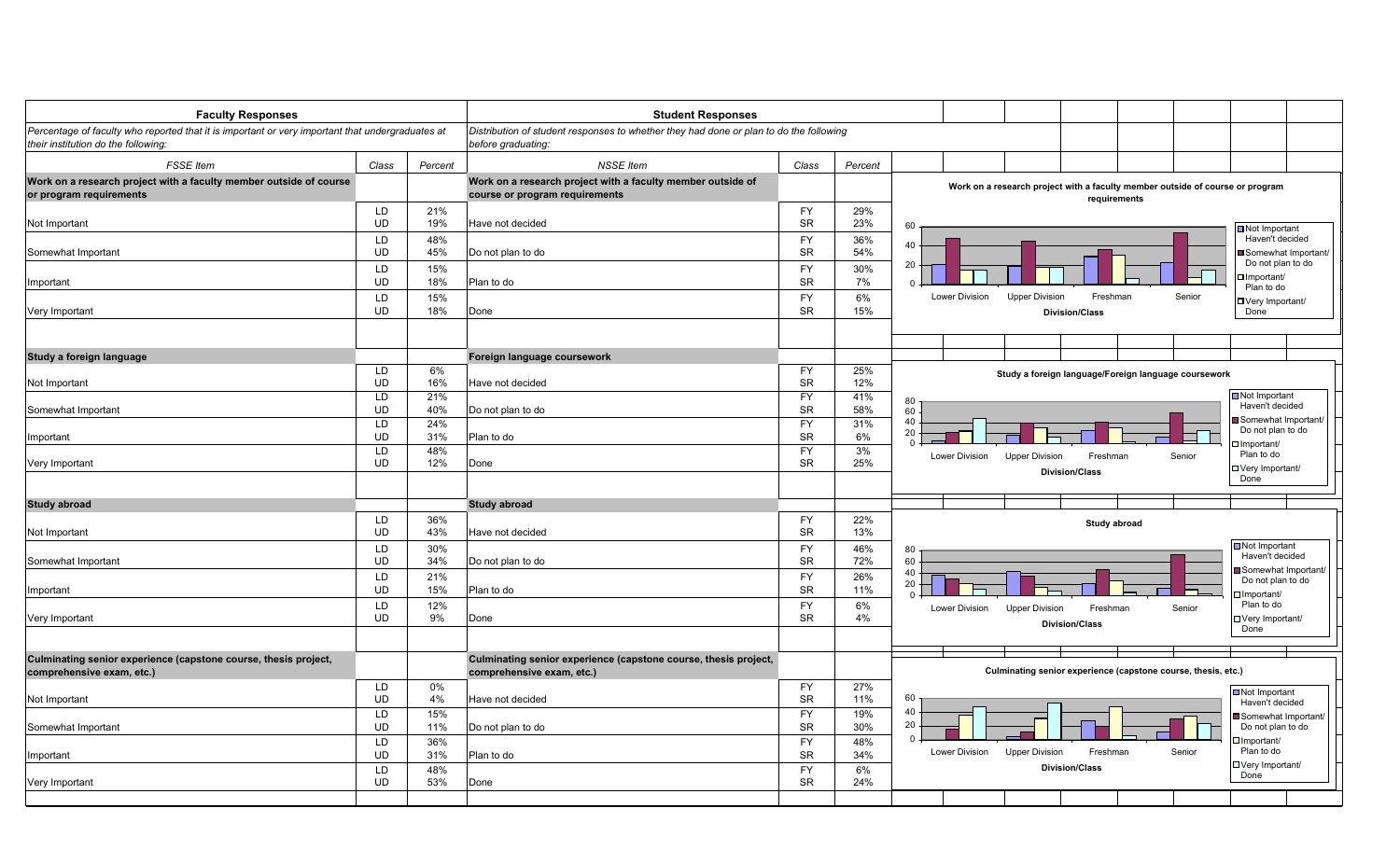| <b>Faculty Responses</b>                                                                                                                                                                                                                               |                        |            | <b>Student Responses</b>                                                                                                                                                                                                                                                                                |                        |            |                       |                                                                                   |
|--------------------------------------------------------------------------------------------------------------------------------------------------------------------------------------------------------------------------------------------------------|------------------------|------------|---------------------------------------------------------------------------------------------------------------------------------------------------------------------------------------------------------------------------------------------------------------------------------------------------------|------------------------|------------|-----------------------|-----------------------------------------------------------------------------------|
| Percentage of faculty who reported that students at their institution have positive relationships with                                                                                                                                                 |                        |            |                                                                                                                                                                                                                                                                                                         |                        |            |                       |                                                                                   |
| the following groups                                                                                                                                                                                                                                   |                        | Positive   | Distribution of student ratings of their relationships with the following groups                                                                                                                                                                                                                        |                        | Positive   |                       |                                                                                   |
| <b>FSSE</b> Item                                                                                                                                                                                                                                       | Class                  | Quality    | <b>NSSE</b> Item                                                                                                                                                                                                                                                                                        | Class                  | Quality    |                       |                                                                                   |
| <b>With other students</b>                                                                                                                                                                                                                             | LD<br><b>UD</b>        | 79%<br>89% | <b>With other students</b>                                                                                                                                                                                                                                                                              | <b>FY</b><br><b>SR</b> | 81%<br>93% |                       |                                                                                   |
| <b>With faculty members</b>                                                                                                                                                                                                                            | LD<br><b>UD</b>        | 76%<br>88% | With faculty members                                                                                                                                                                                                                                                                                    | <b>FY</b><br><b>SR</b> | 84%<br>89% |                       |                                                                                   |
| With administrative personnel                                                                                                                                                                                                                          | <b>LD</b><br><b>UD</b> | 33%<br>47% | With administrative personnel and offices                                                                                                                                                                                                                                                               | <b>FY</b><br><b>SR</b> | 76%<br>76% |                       |                                                                                   |
| Note: Faculty responded to the items listed above on a 7-point scale<br>$(e.g., 1 = \text{Unfortunately, Unsupportive, Sense of Alienation to } 7 = \text{Finally, Sense of Belonging). Responses } 5, 6, 7 \text{ are coded}$<br>as positive quality. |                        |            | Note: Students responded to the items listed above on a 7-point scale (e.g., $1 = \text{Unfortunately},$<br>Unsupportive, Sense of Alienation to 7= Friendly, Sense of Belonging). Responses 5, 6, 7 are coded as<br>positive quality and responses of 1, 2, 3, and 4 are coded as neutral or negative. |                        |            |                       |                                                                                   |
| To what extent does your institution emphasize each of the following:                                                                                                                                                                                  |                        |            | To what extent does your institution emphasize each of the following:                                                                                                                                                                                                                                   |                        |            |                       |                                                                                   |
| <b>FSSE</b> Item                                                                                                                                                                                                                                       | Class                  | Percent    | <b>NSSE</b> Item                                                                                                                                                                                                                                                                                        | Class                  | Percent    |                       |                                                                                   |
| Requiring students to spend significant amounts of time studying<br>and on academic work                                                                                                                                                               |                        |            | Spending significant amounts of time studying and on academic<br>work                                                                                                                                                                                                                                   |                        |            |                       | Requiring/Spending significant amounts of time studying and on academic work      |
| <b>Very Little</b>                                                                                                                                                                                                                                     | LD<br><b>UD</b>        | 9%<br>10%  | Very Little                                                                                                                                                                                                                                                                                             | <b>FY</b><br><b>SR</b> | 3%<br>2%   | 60                    |                                                                                   |
| Some                                                                                                                                                                                                                                                   | LD<br><b>UD</b>        | 27%<br>20% | Some                                                                                                                                                                                                                                                                                                    | <b>FY</b><br><b>SR</b> | 16%<br>17% | 40<br>20              | ■ Very Little<br>■ Some                                                           |
| Quite a bit                                                                                                                                                                                                                                            | LD<br><b>UD</b>        | 55%<br>46% | Quite a bit                                                                                                                                                                                                                                                                                             | <b>FY</b><br><b>SR</b> | 49%<br>42% | <b>Lower Division</b> | □ Quite a bit<br><b>DVery Much</b><br>Senior<br><b>Upper Division</b><br>Freshman |
| Very Much                                                                                                                                                                                                                                              | LD<br><b>UD</b>        | 9%<br>24%  | Very Much                                                                                                                                                                                                                                                                                               | <b>FY</b><br><b>SR</b> | 32%<br>40% |                       | <b>Division/Class</b>                                                             |
|                                                                                                                                                                                                                                                        |                        |            |                                                                                                                                                                                                                                                                                                         |                        |            |                       |                                                                                   |
| Providing students support they need to help succeed academically                                                                                                                                                                                      |                        |            | Providing the support you need to help you succeed<br>academically                                                                                                                                                                                                                                      |                        |            |                       | Providing support to help students/you succeed                                    |
| <b>Very Little</b>                                                                                                                                                                                                                                     | LD<br><b>UD</b>        | 3%<br>0%   | Very Little                                                                                                                                                                                                                                                                                             | <b>FY</b><br><b>SR</b> | 3%<br>2%   | 80                    |                                                                                   |
| Some                                                                                                                                                                                                                                                   | LD<br><b>UD</b>        | 12%<br>20% | Some                                                                                                                                                                                                                                                                                                    | <b>FY</b><br><b>SR</b> | 18%<br>26% | 60<br>40              | ■ Very Little<br>$\blacksquare$ Some                                              |
| Quite a bit                                                                                                                                                                                                                                            | LD<br><b>UD</b>        | 58%<br>46% | Quite a bit                                                                                                                                                                                                                                                                                             | <b>FY</b><br><b>SR</b> | 52%<br>34% | 20                    | $\Box$ Quite a bit<br>□ Very Much                                                 |
| Very Much                                                                                                                                                                                                                                              | LD.<br><b>UD</b>       | 27%<br>34% | Very Much                                                                                                                                                                                                                                                                                               | <b>FY</b><br><b>SR</b> | 28%<br>38% | Lower Division        | Freshman<br><b>Upper Division</b><br>Senior<br><b>Division/Class</b>              |
|                                                                                                                                                                                                                                                        |                        |            |                                                                                                                                                                                                                                                                                                         |                        |            |                       |                                                                                   |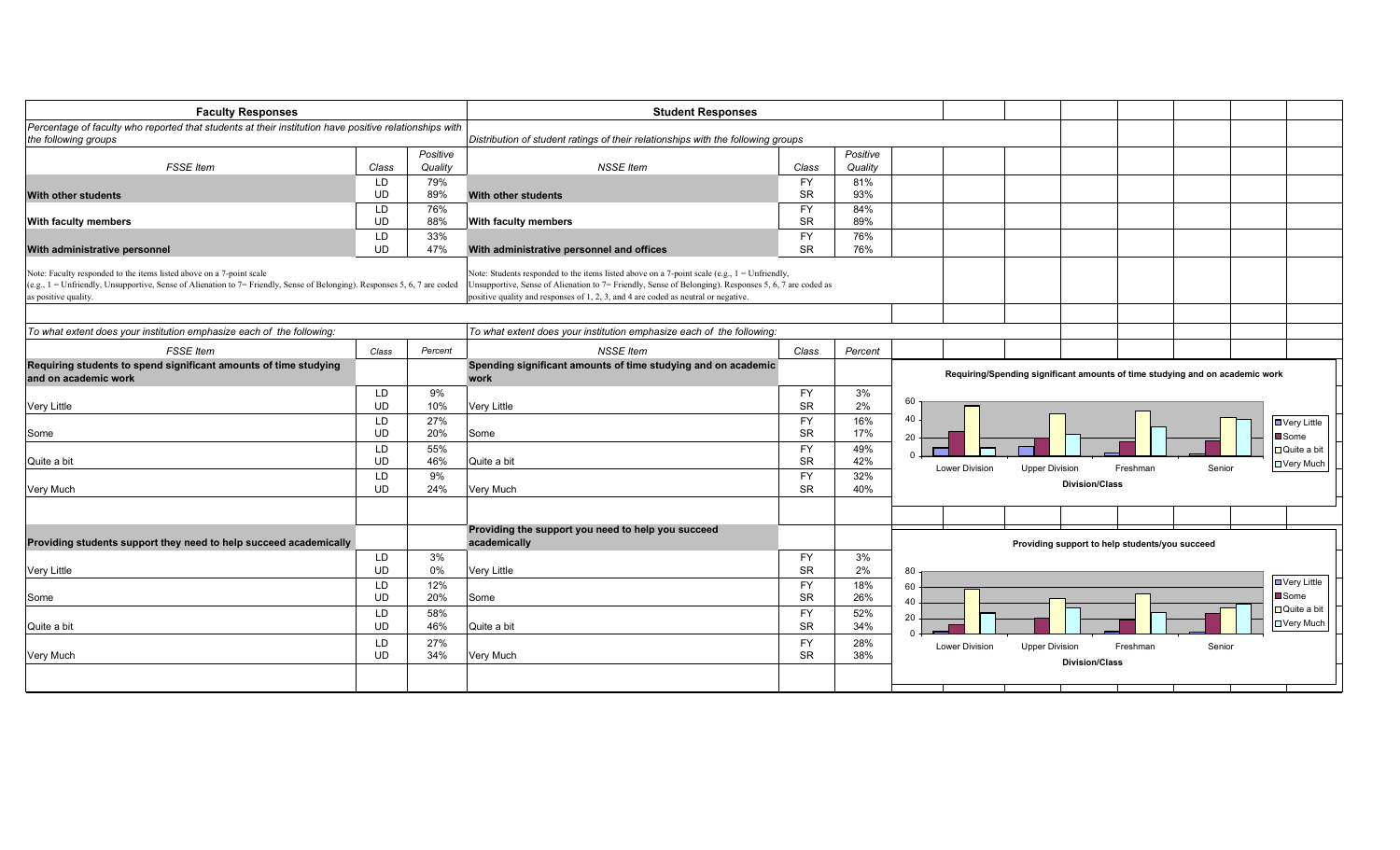| <b>Faculty Responses</b>                                              |                        |            | <b>Student Responses</b>                                              |                        |            |                       |                                                                                 |                    |        |                              |
|-----------------------------------------------------------------------|------------------------|------------|-----------------------------------------------------------------------|------------------------|------------|-----------------------|---------------------------------------------------------------------------------|--------------------|--------|------------------------------|
| To what extent does your institution emphasize each of the following: |                        |            | To what extent does your institution emphasize each of the following: |                        |            |                       |                                                                                 |                    |        |                              |
| <b>FSSE</b> Item                                                      | Class                  | Percent    | <b>NSSE</b> Item                                                      | Class                  | Percent    |                       |                                                                                 |                    |        |                              |
| Encouraging contact among students from different economic            |                        |            | Encouraging contact among students from different economic            |                        |            |                       |                                                                                 |                    |        |                              |
| social and racial or ethnic backgrounds                               |                        |            | social and racial or ethnic backgrounds                               |                        |            |                       | Encouraging contact among students from different economic social and racial or | ethnic backgrounds |        |                              |
| Very Little                                                           | LD<br>UD               | 3%<br>7%   | Very Little                                                           | <b>FY</b><br><b>SR</b> | 14%<br>16% |                       |                                                                                 |                    |        |                              |
|                                                                       | LD                     | 35%        |                                                                       | FY                     | 36%        | 60                    |                                                                                 |                    |        | ■ Very Little                |
| Some                                                                  | <b>UD</b>              | 35%        | Some                                                                  | <b>SR</b>              | 38%        | 40<br>20              |                                                                                 |                    |        | Some                         |
|                                                                       | LD                     | 39%        |                                                                       | FY                     | 36%        | $\Omega$              |                                                                                 |                    |        | □ Quite a bit                |
| Quite a bit                                                           | <b>UD</b>              | 36%        | Quite a bit                                                           | <b>SR</b>              | 22%        | Lower Division        | <b>Upper Division</b>                                                           | Freshmar           | Senior | <b>□ Very Much</b>           |
|                                                                       | LD                     | 23%        |                                                                       | <b>FY</b>              | 15%        |                       | <b>Division/Class</b>                                                           |                    |        |                              |
| Very Much                                                             | <b>UD</b>              | 22%        | Very Much                                                             | <b>SR</b>              | 23%        |                       |                                                                                 |                    |        |                              |
| Helping students cope with their non-academic responsibilities        |                        |            | Helping you cope with your non-academic responsibilities              |                        |            |                       |                                                                                 |                    |        |                              |
| (work, family, etc.)                                                  |                        |            | (work, family, etc.)                                                  |                        |            |                       | Helping students/you cope with your non-academic responsibilities               |                    |        |                              |
|                                                                       | ED                     | 13%        |                                                                       | FY                     | 24%        |                       |                                                                                 |                    |        |                              |
| <b>Very Little</b>                                                    | <b>UD</b>              | 10%        | Very Little                                                           | <b>SR</b>              | 30%        | 60                    |                                                                                 |                    |        |                              |
|                                                                       | LD<br>UD               | 41%        |                                                                       | <b>FY</b><br><b>SR</b> | 38%        | 40                    |                                                                                 |                    |        | <b>D</b> Very Little         |
| Some                                                                  |                        | 53%        | Some                                                                  |                        | 40%        | 20                    |                                                                                 |                    |        | <b>■</b> Some                |
| Quite a bit                                                           | LD<br><b>UD</b>        | 44%<br>27% | Quite a bit                                                           | FY<br><b>SR</b>        | 28%<br>18% | $\Omega$              |                                                                                 |                    |        | □ Quite a bit                |
|                                                                       | LD                     | 3%         |                                                                       | <b>FY</b>              | 10%        | Lower Division        | <b>Upper Division</b>                                                           | Freshman           | Senior | □ Very Much                  |
| Very Much                                                             | <b>UD</b>              | 10%        | Very Much                                                             | <b>SR</b>              | 11%        |                       | <b>Division/Class</b>                                                           |                    |        |                              |
|                                                                       |                        |            |                                                                       |                        |            |                       |                                                                                 |                    |        |                              |
| Providing students the support they need to thrive socially           |                        |            | Providing the support you need to thrive socially                     |                        |            |                       | Providing students the support they need to thrive socially                     |                    |        |                              |
|                                                                       | LD.                    | 9%         |                                                                       | FY                     | 15%        |                       |                                                                                 |                    |        |                              |
| <b>Very Little</b>                                                    | <b>UD</b><br>LD        | 10%<br>41% | Very Little                                                           | <b>SR</b><br><b>FY</b> | 18%<br>45% | 60                    |                                                                                 |                    |        |                              |
| Some                                                                  | <b>UD</b>              | 55%        | Some                                                                  | <b>SR</b>              | 46%        | 40                    |                                                                                 |                    |        | <b>D</b> Very Little         |
|                                                                       | LD                     | 47%        |                                                                       | FY                     | 30%        | 20                    |                                                                                 |                    |        | <b>■</b> Some                |
| Quite a bit                                                           | <b>UD</b>              | 26%        | Quite a bit                                                           | <b>SR</b>              | 25%        | $\Omega$              |                                                                                 |                    |        | Quite a bit                  |
| Very Much                                                             | $\overline{L}$<br>UD   | 3%<br>9%   | Very Much                                                             | FY<br><b>SR</b>        | 9%<br>10%  | Lower Division        | <b>Upper Division</b><br><b>Division/Class</b>                                  | Freshman           | Senior | <b>D</b> Very Much           |
|                                                                       |                        |            |                                                                       |                        |            |                       |                                                                                 |                    |        |                              |
| Encouraging students to participate in co-curricular activities       |                        |            | Participating in co-curricular activities (organizations, student     |                        |            |                       |                                                                                 |                    |        |                              |
| (organizations, student government, etc.)                             |                        |            | government, etc.)                                                     |                        |            |                       |                                                                                 |                    |        |                              |
|                                                                       | LD                     | 3%         |                                                                       | <b>FY</b>              | 41%        |                       | Encouraging/Participating in co-curricular activities                           |                    |        |                              |
| Very Little                                                           | <b>UD</b>              | 10%        | 0 hours/week                                                          | <b>SR</b>              | 41%        |                       |                                                                                 |                    |        |                              |
|                                                                       | LD                     | 25%        |                                                                       | <b>FY</b>              | 37%        | 60                    |                                                                                 |                    |        |                              |
| Some                                                                  | <b>UD</b>              | 36%        | 1-10 hours/week                                                       | <b>SR</b>              | 45%        | 40                    |                                                                                 |                    |        | □ Very Little                |
| Quite a bit                                                           | <b>LD</b><br><b>UD</b> | 56%<br>37% | 11-20 hours/week                                                      | <b>FY</b><br><b>SR</b> | 18%<br>8%  | 20                    |                                                                                 |                    |        | ■Some                        |
|                                                                       | LD                     | 16%        |                                                                       | <b>FY</b>              | 4%         | <b>Lower Division</b> | <b>Upper Division</b>                                                           | Freshman           | Senior | □ Quite a bit<br>□ Very Much |
| Very Much                                                             | <b>UD</b>              | 17%        | $21-30 + hours$ /week                                                 | <b>SR</b>              | 5%         |                       | <b>Division/Class</b>                                                           |                    |        |                              |
|                                                                       |                        |            |                                                                       |                        |            |                       |                                                                                 |                    |        |                              |
|                                                                       |                        |            |                                                                       |                        |            |                       |                                                                                 |                    |        |                              |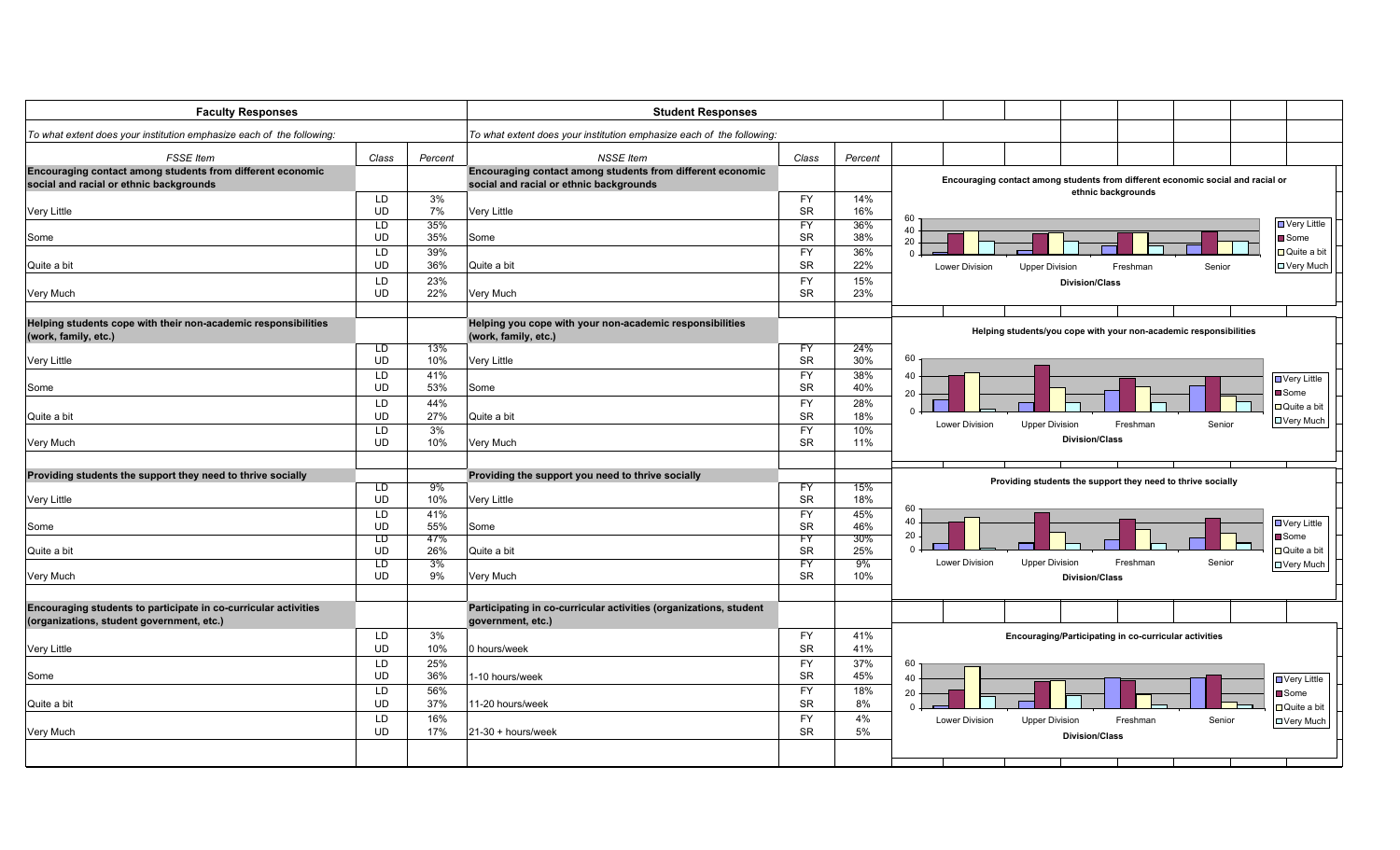| <b>Faculty Responses</b>                                                                                                                                                                            |                                                                                   |                                                              | <b>Student Responses</b>                                                                                                                                                                                              |                                                                                                               |                                                                 |                                                                                                                                                                                                                                                            |
|-----------------------------------------------------------------------------------------------------------------------------------------------------------------------------------------------------|-----------------------------------------------------------------------------------|--------------------------------------------------------------|-----------------------------------------------------------------------------------------------------------------------------------------------------------------------------------------------------------------------|---------------------------------------------------------------------------------------------------------------|-----------------------------------------------------------------|------------------------------------------------------------------------------------------------------------------------------------------------------------------------------------------------------------------------------------------------------------|
| To what extent does your institution emphasize each of the following:                                                                                                                               |                                                                                   |                                                              | To what extent does your institution emphasize each of the following:                                                                                                                                                 |                                                                                                               |                                                                 |                                                                                                                                                                                                                                                            |
| <b>FSSE</b> Item                                                                                                                                                                                    | Class                                                                             | Percent                                                      | <b>NSSE Item</b>                                                                                                                                                                                                      | Class                                                                                                         | Percent                                                         |                                                                                                                                                                                                                                                            |
| Encouraging students to attend campus events and activities                                                                                                                                         |                                                                                   |                                                              | Attending campus events and activities (special speakers,                                                                                                                                                             |                                                                                                               |                                                                 |                                                                                                                                                                                                                                                            |
| (special speakers, cultural performances, athletic events, etc.)                                                                                                                                    |                                                                                   |                                                              | cultural performances, athletic events, etc.)                                                                                                                                                                         |                                                                                                               |                                                                 | Encouraging/Attending campus events and activities                                                                                                                                                                                                         |
|                                                                                                                                                                                                     | LD                                                                                | 9%                                                           |                                                                                                                                                                                                                       | <b>FY</b>                                                                                                     | 4%                                                              |                                                                                                                                                                                                                                                            |
| Very Little                                                                                                                                                                                         | <b>UD</b>                                                                         | 10%                                                          | Very Little                                                                                                                                                                                                           | <b>SR</b>                                                                                                     | 13%                                                             | 60                                                                                                                                                                                                                                                         |
|                                                                                                                                                                                                     | LD                                                                                | 18%                                                          |                                                                                                                                                                                                                       | <b>FY</b>                                                                                                     | 33%                                                             | 40                                                                                                                                                                                                                                                         |
| Some                                                                                                                                                                                                | UD                                                                                | 28%                                                          | Some                                                                                                                                                                                                                  | SR                                                                                                            | 23%                                                             | $\blacksquare$ Very Little                                                                                                                                                                                                                                 |
|                                                                                                                                                                                                     | LD                                                                                | 48%                                                          |                                                                                                                                                                                                                       | <b>FY</b>                                                                                                     | 41%                                                             | ■ Some<br>20                                                                                                                                                                                                                                               |
| Quite a bit                                                                                                                                                                                         | <b>UD</b>                                                                         | 43%                                                          | Quite a bit                                                                                                                                                                                                           | <b>SR</b>                                                                                                     | 42%                                                             | □ Quite a bit<br>$\Omega$                                                                                                                                                                                                                                  |
|                                                                                                                                                                                                     | $\overline{LD}$                                                                   | 24%                                                          |                                                                                                                                                                                                                       | <b>FY</b>                                                                                                     | 21%                                                             | <b>□ Very Much</b><br><b>Lower Division</b><br><b>Upper Division</b><br>Freshman<br>Senior                                                                                                                                                                 |
|                                                                                                                                                                                                     | <b>UD</b>                                                                         | 19%                                                          | <b>Very Much</b>                                                                                                                                                                                                      | <b>SR</b>                                                                                                     | 22%                                                             | <b>Division/Class</b>                                                                                                                                                                                                                                      |
| Very Much                                                                                                                                                                                           |                                                                                   |                                                              |                                                                                                                                                                                                                       |                                                                                                               |                                                                 |                                                                                                                                                                                                                                                            |
|                                                                                                                                                                                                     |                                                                                   |                                                              |                                                                                                                                                                                                                       |                                                                                                               |                                                                 |                                                                                                                                                                                                                                                            |
| Encouraging students to use computers in their academic work                                                                                                                                        |                                                                                   |                                                              | Using computers in academic work                                                                                                                                                                                      |                                                                                                               |                                                                 | Encouraging/Using computers in academic work                                                                                                                                                                                                               |
|                                                                                                                                                                                                     | LD                                                                                | 0%                                                           |                                                                                                                                                                                                                       | <b>FY</b>                                                                                                     | 1%                                                              |                                                                                                                                                                                                                                                            |
| Very Little                                                                                                                                                                                         | <b>UD</b>                                                                         | 3%                                                           | <b>Very Little</b>                                                                                                                                                                                                    | <b>SR</b>                                                                                                     | 2%                                                              | 60                                                                                                                                                                                                                                                         |
|                                                                                                                                                                                                     | LD                                                                                | 21%                                                          |                                                                                                                                                                                                                       | FY                                                                                                            | 21%                                                             | 50<br>Very Little<br>$40 -$                                                                                                                                                                                                                                |
| Some                                                                                                                                                                                                | UD                                                                                | 13%                                                          | Some                                                                                                                                                                                                                  | SR                                                                                                            | 12%                                                             | Some<br>$30 -$                                                                                                                                                                                                                                             |
|                                                                                                                                                                                                     | LD                                                                                | 36%                                                          |                                                                                                                                                                                                                       | FY                                                                                                            | 39%                                                             | Quite a bit<br>$20 -$<br>Very Much<br>10                                                                                                                                                                                                                   |
| Quite a bit                                                                                                                                                                                         | <b>UD</b>                                                                         | 34%                                                          | Quite a bit                                                                                                                                                                                                           | <b>SR</b>                                                                                                     | 33%                                                             |                                                                                                                                                                                                                                                            |
|                                                                                                                                                                                                     | LD                                                                                | 42%                                                          |                                                                                                                                                                                                                       | <b>FY</b>                                                                                                     | 39%                                                             | Lower Division<br><b>Upper Division</b><br>Freshman<br>Senior                                                                                                                                                                                              |
| Very Much                                                                                                                                                                                           | <b>UD</b>                                                                         | 49%                                                          | <b>Very Much</b>                                                                                                                                                                                                      | SR                                                                                                            | 53%                                                             | <b>Division/Class</b>                                                                                                                                                                                                                                      |
| About how many hours do you spend in a typical 7-day week doing each of the following:<br><b>FSSE</b> Item<br><b>Preparing for class</b><br>1-8 hours<br>9-16 hours<br>17-30 hours<br>over 30 hours | Class<br>LD<br><b>UD</b><br>LD<br><b>UD</b><br>LD<br><b>UD</b><br>LD<br><b>UD</b> | Percent<br>50%<br>54%<br>34%<br>38%<br>16%<br>8%<br>0%<br>0% | About how many hours do you spend in a typical 7-day week doing each of the following:<br><b>NSSE Item</b><br><b>Preparing for class</b><br>0 hours/week<br>1-10 hours/week<br>11-20 hours/week<br>21-30 + hours/week | Class<br><b>FY</b><br><b>SR</b><br><b>FY</b><br><b>SR</b><br><b>FY</b><br><b>SR</b><br><b>FY</b><br><b>SR</b> | Percent<br>1%<br>$1\%$<br>70%<br>60%<br>20%<br>26%<br>8%<br>12% | <b>Preparing for class</b><br>80<br>■1 to 8 hrs/0 hrs<br>60<br>9-16 hrs/ 1-10 hrs<br>40<br>□ 17-30 hrs/ 11-20 hrs<br>20<br>□ over 30 hrs/ 21-30+ hrs<br>$\Omega$<br>Lower Division<br><b>Upper Division</b><br>Freshman<br>Senior<br><b>Division/Class</b> |
| Working with students on activities other than course work<br>(committees, orientation, student life activities, etc.)                                                                              |                                                                                   |                                                              | Working with faculty members on activities other than course<br>work (committees, orientation, student life activities, etc.)                                                                                         |                                                                                                               |                                                                 | Working with students/faculty on activities other than course work                                                                                                                                                                                         |
|                                                                                                                                                                                                     | LD                                                                                | 30%                                                          |                                                                                                                                                                                                                       | <b>FY</b>                                                                                                     | 47%                                                             | $\Box$ 0 hrs/Never                                                                                                                                                                                                                                         |
| 0 hours                                                                                                                                                                                             | <b>UD</b><br>LD                                                                   | 27%                                                          | Never                                                                                                                                                                                                                 | SR                                                                                                            | 37%<br>29%                                                      | 80                                                                                                                                                                                                                                                         |
|                                                                                                                                                                                                     |                                                                                   | 67%                                                          |                                                                                                                                                                                                                       | FY                                                                                                            |                                                                 | 60<br>■1-8hrs /Sometimes                                                                                                                                                                                                                                   |
| 1-8 hours                                                                                                                                                                                           | UD<br>LD                                                                          | 68%                                                          | Sometimes                                                                                                                                                                                                             | <b>SR</b><br><b>FY</b>                                                                                        | 29%                                                             | 40<br>20                                                                                                                                                                                                                                                   |
|                                                                                                                                                                                                     | <b>UD</b>                                                                         | 3%                                                           |                                                                                                                                                                                                                       | <b>SR</b>                                                                                                     | 13%                                                             | $\Box$ 9-16hrs/<br>$\Omega$                                                                                                                                                                                                                                |
| 9-16 hours                                                                                                                                                                                          |                                                                                   | 4%                                                           | Often                                                                                                                                                                                                                 |                                                                                                               | 19%                                                             | Often<br><b>Lower Division</b><br><b>Upper Division</b><br>Freshman<br>Senior                                                                                                                                                                              |
|                                                                                                                                                                                                     | $\overline{LD}$<br><b>UD</b>                                                      | $0\%$                                                        |                                                                                                                                                                                                                       | <b>FY</b><br><b>SR</b>                                                                                        | 11%                                                             | □ 17-30+ hrs/                                                                                                                                                                                                                                              |
| 17-30+ hours                                                                                                                                                                                        |                                                                                   | 1%                                                           | Very Often                                                                                                                                                                                                            |                                                                                                               | 15%                                                             | <b>Division/Class</b><br>Very Often                                                                                                                                                                                                                        |
|                                                                                                                                                                                                     |                                                                                   |                                                              |                                                                                                                                                                                                                       |                                                                                                               |                                                                 |                                                                                                                                                                                                                                                            |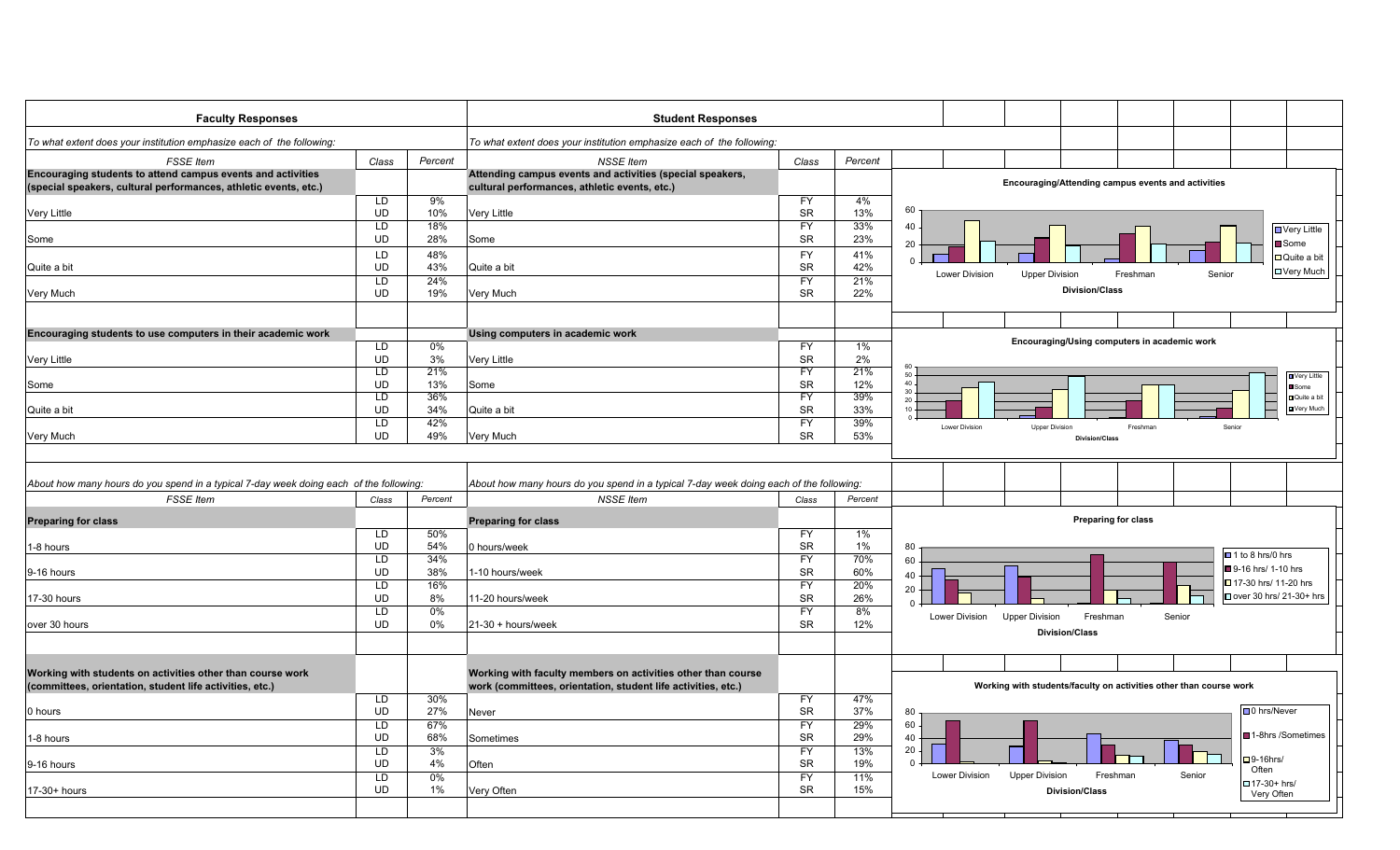| <b>Faculty Responses</b>                                                         |                        |            | <b>Student Responses</b>                                                                        |                        |            |                       |                                                                      |          |        |                                       |
|----------------------------------------------------------------------------------|------------------------|------------|-------------------------------------------------------------------------------------------------|------------------------|------------|-----------------------|----------------------------------------------------------------------|----------|--------|---------------------------------------|
|                                                                                  |                        |            | In your experience at your institution during the current school year, about how often have you |                        |            |                       |                                                                      |          |        |                                       |
| About what percent of students in your selected course section do the following: |                        |            | done each of the following:                                                                     |                        |            |                       |                                                                      |          |        |                                       |
| <b>FSSE</b> Item                                                                 | Class                  | Percent    | <b>NSSE Item</b>                                                                                | Class                  | Percent    |                       |                                                                      |          |        |                                       |
|                                                                                  |                        |            |                                                                                                 |                        |            |                       | Frequently ask questions in class or contribute to class discussions |          |        |                                       |
| Frequently ask questions in class or contribute to class discussions             |                        |            | Asked questions in class or contributed to class discussions                                    |                        |            |                       |                                                                      |          |        |                                       |
|                                                                                  | LD                     | 0%         |                                                                                                 | <b>FY</b>              | 5%         | 60                    |                                                                      |          |        |                                       |
| None                                                                             | <b>UD</b>              | 0%         | Never                                                                                           | <b>SR</b>              | $1\%$      | 40                    |                                                                      |          |        | □ None/Never                          |
|                                                                                  | <b>LD</b>              | 48%        |                                                                                                 | <b>FY</b>              | 36%        |                       |                                                                      |          |        | ■1 to 24%/Sometimes<br>□ 25-49%/Often |
| $-24%$                                                                           | <b>UD</b>              | 28%        | Sometimes                                                                                       | <b>SR</b>              | 23%        | 20                    |                                                                      |          |        | □ 50 to 75%/ Very Often               |
|                                                                                  | <b>LD</b><br><b>UD</b> | 15%<br>33% | Often                                                                                           | <b>FY</b><br><b>SR</b> | 35%<br>33% | $\Omega$              |                                                                      |          |        |                                       |
| 25-49%                                                                           | <b>LD</b>              | 36%        |                                                                                                 | <b>FY</b>              | 25%        | Lower Division        | <b>Upper Division</b><br>Freshman                                    |          | Senior |                                       |
| 50-75% or higher                                                                 | <b>UD</b>              | 39%        | Very Often                                                                                      | <b>SR</b>              | 43%        |                       | <b>Division/Class</b>                                                |          |        |                                       |
|                                                                                  |                        |            |                                                                                                 |                        |            |                       |                                                                      |          |        |                                       |
|                                                                                  |                        |            |                                                                                                 |                        |            |                       |                                                                      |          |        |                                       |
| Frequently come to class without completing readings or                          |                        |            |                                                                                                 |                        |            |                       | Came to class without completing readings or assignments             |          |        |                                       |
| assignments                                                                      | LD                     | 0%         | Came to class without completing readings or assignments                                        | <b>FY</b>              | 26%        |                       |                                                                      |          |        |                                       |
| None                                                                             | <b>UD</b>              | 7%         | Never                                                                                           | <b>SR</b>              | 24%        | 80                    |                                                                      |          |        |                                       |
|                                                                                  | <b>LD</b>              | 42%        |                                                                                                 | <b>FY</b>              | 56%        | 60                    |                                                                      |          |        | ■ None/Never<br>■ 1-24% /Sometimes    |
| 1-24%                                                                            | <b>UD</b>              | 53%        | Sometimes                                                                                       | <b>SR</b>              | 59%        | 40                    |                                                                      |          |        | □ 25-49%/Often                        |
|                                                                                  | LD                     | 27%        |                                                                                                 | <b>FY</b>              | 14%        | 20                    |                                                                      |          |        | □ 50-75%/Very Often                   |
| 25-49%                                                                           | <b>UD</b>              | 10%        | Often                                                                                           | <b>SR</b>              | 13%        | $\Omega$              |                                                                      |          |        |                                       |
|                                                                                  | <b>LD</b>              | 30%        |                                                                                                 | <b>FY</b>              | 4%         | <b>Lower Division</b> | <b>Upper Division</b>                                                | Freshman | Senior |                                       |
| 50-75% or higher                                                                 | <b>UD</b>              | 30%        | Very Often                                                                                      | <b>SR</b>              | 5%         |                       | <b>Division/Class</b>                                                |          |        |                                       |
|                                                                                  |                        |            |                                                                                                 |                        |            |                       |                                                                      |          |        |                                       |
|                                                                                  |                        |            |                                                                                                 |                        |            |                       |                                                                      |          |        |                                       |
| Occasionally use e-mail to communicate with you                                  |                        |            | Used e-mail to communicate with an instructor                                                   |                        |            |                       | Occasionally used e-mail to communicate with an student/instructor   |          |        |                                       |
|                                                                                  | <b>LD</b>              | 3%         |                                                                                                 | <b>FY</b>              | 17%        |                       |                                                                      |          |        |                                       |
| None                                                                             | <b>UD</b>              | 1%         | Never                                                                                           | <b>SR</b>              | 2%         | 80                    |                                                                      |          |        |                                       |
|                                                                                  | <b>LD</b>              | 70%        |                                                                                                 | <b>FY</b>              | 37%        | 60                    |                                                                      |          |        | <b>□</b> None/Never                   |
| 1-24%                                                                            | <b>UD</b>              | 58%        | Sometimes                                                                                       | <b>SR</b>              | 35%        | 40                    |                                                                      |          |        | ■1-24% /Sometimes                     |
| 25-49%                                                                           | LD<br><b>UD</b>        | 15%<br>15% | Often                                                                                           | <b>FY</b><br><b>SR</b> | 28%<br>30% | 20<br>$\Omega$        |                                                                      |          |        | □ 25-49%/Often                        |
|                                                                                  | LD.                    | 12%        |                                                                                                 | <b>FY</b>              | 18%        | <b>Lower Division</b> | <b>Upper Division</b>                                                | Freshman | Senior | □50-75%/Very Often                    |
| 50-75% or higher                                                                 | <b>UD</b>              | 26%        | Very Often                                                                                      | <b>SR</b>              | 33%        |                       | <b>Division/Class</b>                                                |          |        |                                       |
|                                                                                  |                        |            |                                                                                                 |                        |            |                       |                                                                      |          |        |                                       |
| Occasionally discuss grades or assignments with you                              |                        |            | Discussed grades or assignments with an instructor                                              |                        |            |                       |                                                                      |          |        |                                       |
|                                                                                  | LD                     | $0\%$      |                                                                                                 | <b>FY</b>              | 7%         |                       | Discussed grades or assignments with you/instructor                  |          |        |                                       |
| None                                                                             | <b>UD</b>              | $1\%$      | Never                                                                                           | <b>SR</b>              | 3%         |                       |                                                                      |          |        |                                       |
|                                                                                  | LD                     | 39%        |                                                                                                 | $\overline{FY}$        | 44%        | 60                    |                                                                      |          |        |                                       |
| 1-24%                                                                            | <b>UD</b>              | 39%        | Sometimes                                                                                       | <b>SR</b>              | 25%        | 40                    |                                                                      |          |        | □ None/Never                          |
|                                                                                  | <b>LD</b>              | 39%        |                                                                                                 | <b>FY</b>              | 33%        | 20                    |                                                                      |          |        | ■1-24% /Sometimes                     |
| 25-49%                                                                           | <b>UD</b>              | 23%        | Often                                                                                           | <b>SR</b>              | 44%        | $\Omega$              |                                                                      |          |        | □25-49%/Often                         |
|                                                                                  | <b>LD</b>              | 21%        |                                                                                                 | <b>FY</b>              | 17%        | Lower Division        | <b>Upper Division</b>                                                | Freshman | Senior | □50-75%/Very Often                    |
| 50-75% or higher                                                                 | <b>UD</b>              | 37%        | Very Often                                                                                      | SR                     | 29%        |                       | <b>Division/Class</b>                                                |          |        |                                       |
|                                                                                  |                        |            |                                                                                                 |                        |            |                       |                                                                      |          |        |                                       |
|                                                                                  |                        |            |                                                                                                 |                        |            |                       |                                                                      |          |        |                                       |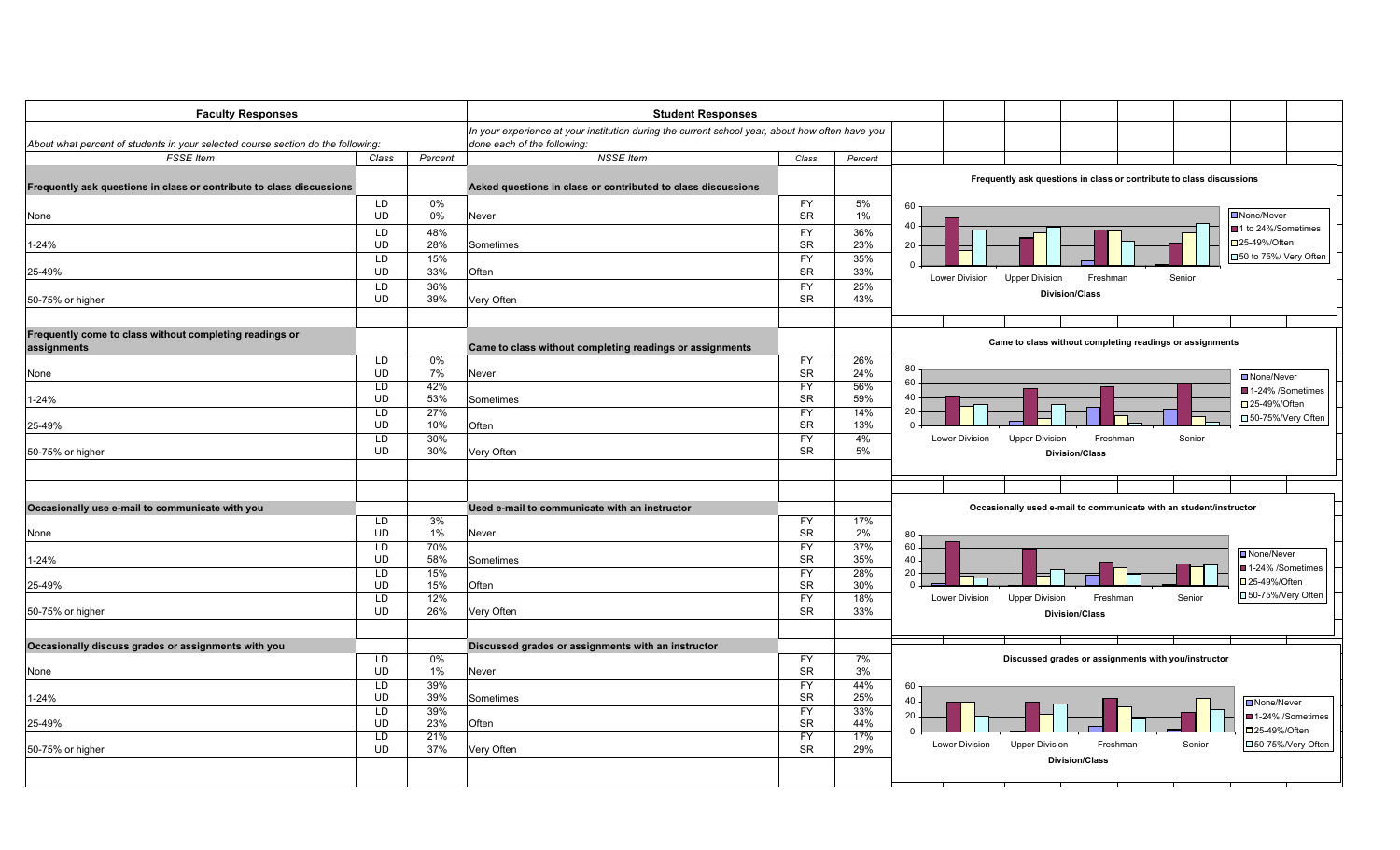| <b>Faculty Responses</b>                                                                     |                 |           | <b>Student Responses</b>                                                                                                       |                        |            |                       |                                                                               |                       |        |                                 |
|----------------------------------------------------------------------------------------------|-----------------|-----------|--------------------------------------------------------------------------------------------------------------------------------|------------------------|------------|-----------------------|-------------------------------------------------------------------------------|-----------------------|--------|---------------------------------|
|                                                                                              |                 |           | In your experience at your institution during the current school year, about how often                                         |                        |            |                       |                                                                               |                       |        |                                 |
| About what percent of students in your selected course section do the following:             |                 |           | have you done each of the following:                                                                                           |                        |            |                       |                                                                               |                       |        |                                 |
| <b>FSSE</b> Item                                                                             | Class           | Percent   | <b>NSSE</b> Item                                                                                                               | Class                  | Percent    |                       |                                                                               |                       |        |                                 |
| At least once, talk about career plans with you                                              |                 |           | Talked about career plans with a faculty member or advisor                                                                     |                        |            |                       |                                                                               |                       |        |                                 |
|                                                                                              | LD              | 12%       |                                                                                                                                | <b>FY</b>              | 24%        |                       | Talked about career plans with student/faculty member                         |                       |        |                                 |
| None                                                                                         | <b>UD</b>       | 3%        | Never                                                                                                                          | <b>SR</b>              | 9%         |                       |                                                                               |                       |        |                                 |
|                                                                                              | LD              | 52%       |                                                                                                                                | <b>FY</b>              | 47%        | 60                    |                                                                               |                       |        |                                 |
| 1-24%                                                                                        | <b>UD</b>       | 49%       | Sometimes                                                                                                                      | <b>SR</b>              | 35%        | 40                    |                                                                               |                       |        | None/Never                      |
|                                                                                              | LD              | 18%       |                                                                                                                                | <b>FY</b>              | 22%        | 20                    |                                                                               |                       |        | ■ 1 to 24%/Sometimes            |
| 25-49%                                                                                       | <b>UD</b>       | 16%       | Often                                                                                                                          | <b>SR</b>              | 29%        | $\Omega$              |                                                                               |                       |        | □25-49%/Often                   |
|                                                                                              | LD              | 18%       |                                                                                                                                | <b>FY</b>              | 7%         |                       |                                                                               |                       |        |                                 |
| 50-75% or higher                                                                             | <b>UD</b>       | 32%       | Very Often                                                                                                                     | <b>SR</b>              | 27%        | Lower Division        | <b>Upper Division</b>                                                         | Freshman              | Senior | □ 50 to 75%/ Very Often         |
|                                                                                              |                 |           |                                                                                                                                |                        |            |                       | <b>Division/Class</b>                                                         |                       |        |                                 |
| At least once, discuss ideas from readings or                                                |                 |           | Discussed ideas from your readings or classes                                                                                  |                        |            |                       |                                                                               |                       |        |                                 |
| classes with you outside of class                                                            |                 |           | with faculty members outside of class                                                                                          |                        |            |                       |                                                                               |                       |        |                                 |
|                                                                                              | LD              | 15%       |                                                                                                                                | <b>FY</b>              | 36%        |                       | Discussed ideas from your readings or classes with faculty members outside of | class                 |        |                                 |
| None                                                                                         | <b>UD</b>       | 2%        | Never                                                                                                                          | <b>SR</b>              | 21%        |                       |                                                                               |                       |        | <b>□</b> None/Never             |
|                                                                                              | LD              | 61%       |                                                                                                                                | <b>FY</b>              | 44%        | 100                   |                                                                               |                       |        |                                 |
| $-24%$                                                                                       | <b>UD</b>       | 58%       | Sometimes                                                                                                                      | <b>SR</b>              | 44%        |                       |                                                                               |                       |        | ■ 1-24% /Sometimes              |
|                                                                                              | LD              | 15%       |                                                                                                                                | <b>FY</b>              | 12%        | 50                    |                                                                               |                       |        |                                 |
| 25-49%                                                                                       | <b>UD</b>       | 18%       | Often                                                                                                                          | <b>SR</b>              | 21%        |                       |                                                                               |                       |        | □25-49%                         |
|                                                                                              | LD              | 9%        |                                                                                                                                | <b>FY</b>              | 8%         | Lower Division        | <b>Upper Division</b>                                                         | Freshman              | Senior | Often                           |
| 50-75% or higher                                                                             | <b>UD</b>       | 21%       | Very Often                                                                                                                     | <b>SR</b>              | 14%        |                       | <b>Division/Class</b>                                                         |                       |        | $\square$ 50-75%/<br>Very Often |
| How often do students in your selected course section engage in the following:               |                 |           | In your experience at your institution during the current school year, about how often<br>have you done each of the following: |                        |            |                       |                                                                               |                       |        |                                 |
| <b>FSSE</b> Item                                                                             | Class           | Percent   | <b>NSSE</b> Item                                                                                                               | Class                  | Percent    |                       |                                                                               |                       |        |                                 |
| Worked with other students on projects during class                                          |                 |           | Worked with other students on projects during class                                                                            |                        |            |                       | Worked with other students on projects during class                           |                       |        |                                 |
|                                                                                              | LD<br><b>UD</b> | 10%<br>7% | Never                                                                                                                          | <b>FY</b><br><b>SR</b> | 6%<br>8%   |                       |                                                                               |                       |        |                                 |
| <b>Never</b>                                                                                 | LD              | 45%       |                                                                                                                                | <b>FY</b>              | 35%        | 60                    |                                                                               |                       |        |                                 |
|                                                                                              | <b>UD</b>       | 31%       |                                                                                                                                | <b>SR</b>              | 31%        | 40                    |                                                                               |                       |        |                                 |
| Sometimes                                                                                    | <b>LD</b>       | 17%       | Sometimes                                                                                                                      | <b>FY</b>              | 46%        |                       |                                                                               |                       |        | $\Box$ Never                    |
|                                                                                              | <b>UD</b>       | 31%       | Often                                                                                                                          | <b>SR</b>              | 42%        | 20                    |                                                                               |                       |        | <b>■</b> Sometimes              |
| Often                                                                                        | LD              | 28%       |                                                                                                                                | <b>FY</b>              |            | $\cap$                |                                                                               |                       |        | $\Box$ Often                    |
|                                                                                              | <b>UD</b>       | 32%       |                                                                                                                                | <b>SR</b>              | 13%<br>19% | <b>Lower Division</b> | <b>Upper Division</b>                                                         | Freshman              | Senior | DVery Often                     |
| Very Often                                                                                   |                 |           | Very Often                                                                                                                     |                        |            |                       |                                                                               | <b>Division/Class</b> |        |                                 |
|                                                                                              |                 |           |                                                                                                                                |                        |            |                       |                                                                               |                       |        |                                 |
| Participated in a community based project (e.g., service learning) as<br>part of your course |                 |           | Participated in a community-based project as part of a regular<br>course                                                       |                        |            |                       |                                                                               |                       |        |                                 |
|                                                                                              | LD              | 72%       |                                                                                                                                | <b>FY</b>              | 38%        |                       | Participated in a community based project as part of your course              |                       |        |                                 |
| <b>Never</b>                                                                                 | <b>UD</b>       | 51%       | Never                                                                                                                          | <b>SR</b>              | 46%        |                       |                                                                               |                       |        |                                 |
|                                                                                              | $\overline{LD}$ | 19%       |                                                                                                                                | FY                     | 39%        | 80                    |                                                                               |                       |        |                                 |
| Sometimes                                                                                    | UD              | 27%       | Sometimes                                                                                                                      | <b>SR</b>              | 30%        | 60                    |                                                                               |                       |        | $\Box$ Never                    |
|                                                                                              | LD              | 3%        |                                                                                                                                | <b>FY</b>              | 15%        | 40<br>20              |                                                                               |                       |        | <b>■</b> Sometimes              |
| Often                                                                                        | <b>UD</b>       | 7%        | Often                                                                                                                          | <b>SR</b>              | 14%        | $\Omega$              |                                                                               |                       |        | $\Box$ Often                    |
|                                                                                              | $\overline{LD}$ | 6%        |                                                                                                                                | <b>FY</b>              | 8%         | Lower Division        | <b>Upper Division</b>                                                         | Freshman              | Senior | □ Very Often                    |
| Very Often                                                                                   | <b>UD</b>       | 15%       | Very Often                                                                                                                     | <b>SR</b>              | 10%        |                       |                                                                               |                       |        |                                 |
|                                                                                              |                 |           |                                                                                                                                |                        |            |                       |                                                                               | <b>Division/Class</b> |        |                                 |
|                                                                                              |                 |           |                                                                                                                                |                        |            |                       |                                                                               |                       |        |                                 |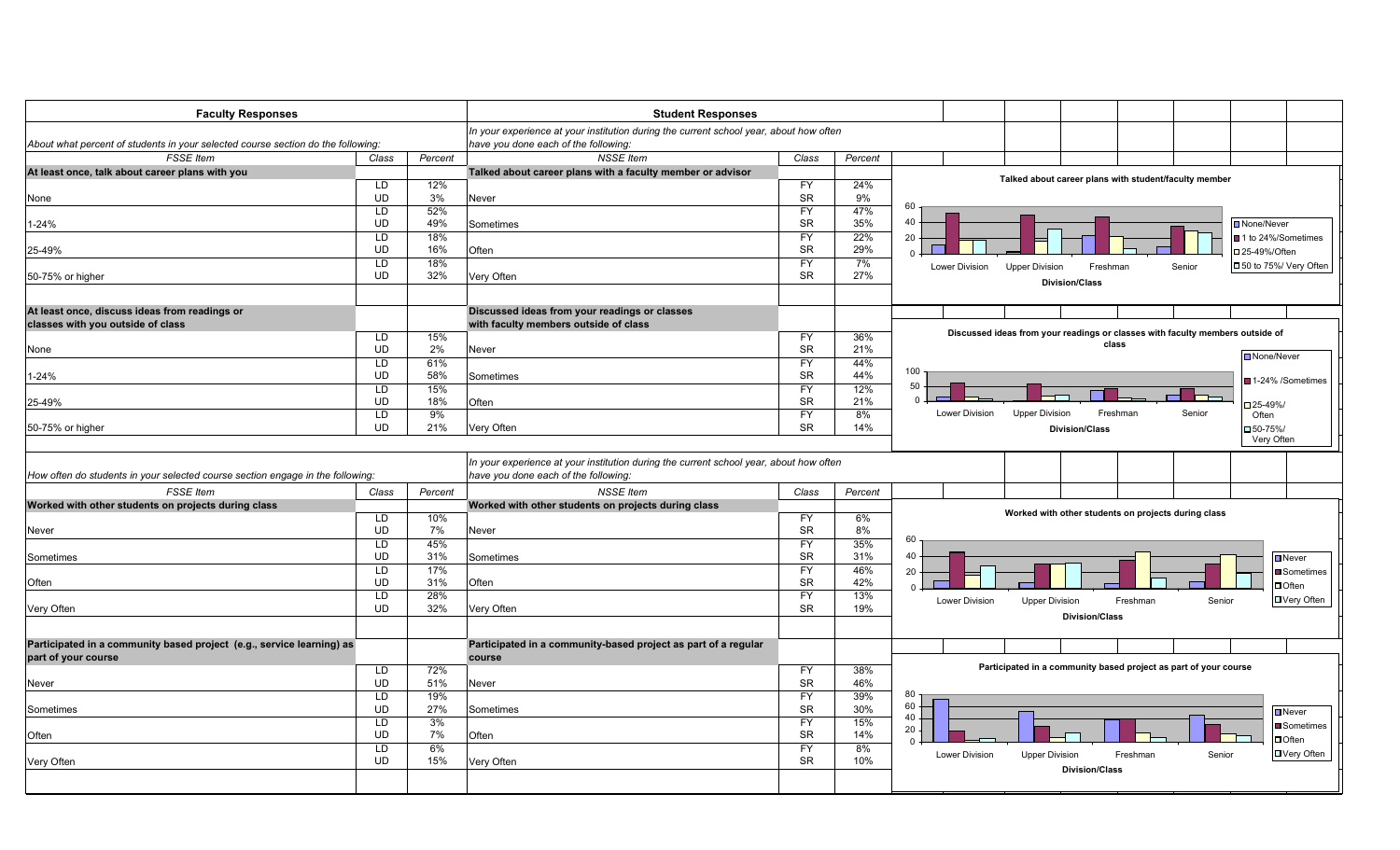| <b>Faculty Responses</b>                                                       |                 |          | <b>Student Responses</b>                                                                                                       |                        |           |                                                                                       |
|--------------------------------------------------------------------------------|-----------------|----------|--------------------------------------------------------------------------------------------------------------------------------|------------------------|-----------|---------------------------------------------------------------------------------------|
| How often do students in your selected course section engage in the following: |                 |          | In your experience at your institution during the current school year, about how often<br>have you done each of the following: |                        |           |                                                                                       |
| <b>FSSE</b> Item                                                               | Class           | Percent  | <b>NSSE</b> Item                                                                                                               | Class                  | Percent   |                                                                                       |
| Use an electronic medium (listserv, chat group, Internet, instant              |                 |          | Use an electronic medium (listserv, chat group, Internet, instant                                                              |                        |           |                                                                                       |
| messaging, etc.) to discuss or complete an assignment                          |                 |          | messaging, etc.) to discuss or complete an assignment                                                                          |                        |           | Use an electronic medium to discuss or complete an assignment                         |
|                                                                                | LD              | 38%      |                                                                                                                                | <b>FY</b>              | 31%       |                                                                                       |
| Never                                                                          | <b>UD</b>       | 23%      | Never                                                                                                                          | <b>SR</b>              | 21%       | 60                                                                                    |
|                                                                                | LD              | 41%      |                                                                                                                                | <b>FY</b>              | 25%       | 40<br>Never                                                                           |
| Sometimes                                                                      | <b>UD</b>       | 41%      | Sometimes                                                                                                                      | <b>SR</b>              | 21%       | 20<br>$\blacksquare$ Sometimes                                                        |
|                                                                                | LD              | 13%      |                                                                                                                                | <b>FY</b>              | 20%       | $\Box$ Often<br>$\Omega$                                                              |
| Often                                                                          | <b>UD</b>       | 14%      | Often                                                                                                                          | <b>SR</b>              | 20%       | Senior<br>Lower Division<br><b>Upper Division</b><br>Freshman<br>□ Very Often         |
|                                                                                | LD              | 9%       |                                                                                                                                | <b>FY</b>              | 24%       | <b>Division/Class</b>                                                                 |
| Very Often                                                                     | <b>UD</b>       | 23%      | Very Often                                                                                                                     | <b>SR</b>              | 37%       |                                                                                       |
|                                                                                |                 |          |                                                                                                                                |                        |           |                                                                                       |
| Receive prompt feedback (written or oral) from you on their                    |                 |          | Receive prompt feedback from faculty on your academic                                                                          |                        |           |                                                                                       |
| academic performance                                                           |                 |          | performance (written or oral)                                                                                                  |                        |           | Received prompt feedback from you/instructor on academic performance                  |
|                                                                                | LD              | 0%       |                                                                                                                                | FY.                    | 12%       | 60                                                                                    |
| Never                                                                          | <b>UD</b><br>LD | 0%<br>6% | Never                                                                                                                          | <b>SR</b><br><b>FY</b> | 4%<br>40% |                                                                                       |
|                                                                                | <b>UD</b>       | 6%       | Sometimes                                                                                                                      | <b>SR</b>              | 17%       | 40<br>$\blacksquare$ Never                                                            |
| Sometimes                                                                      | LD              | 44%      |                                                                                                                                | <b>FY</b>              | 31%       | Sometimes<br>20                                                                       |
| Often                                                                          | <b>UD</b>       | 40%      | Often                                                                                                                          | <b>SR</b>              | 46%       | $\Box$ Often<br>$\Omega$                                                              |
|                                                                                | LD              | 50%      |                                                                                                                                | <b>FY</b>              | 17%       | □ Very Often<br><b>Upper Division</b><br>Senior<br><b>Lower Division</b><br>Freshman  |
| Very Often                                                                     | <b>UD</b>       | 55%      | Very Often                                                                                                                     | <b>SR</b>              | 33%       | <b>Division/Class</b>                                                                 |
|                                                                                |                 |          |                                                                                                                                |                        |           |                                                                                       |
| Have serious conversations in your course with                                 |                 |          | Have serious conversations in your course with                                                                                 |                        |           |                                                                                       |
| students of a different race or ethnicity than their own                       |                 |          | students of a different race or ethnicity than their own                                                                       |                        |           |                                                                                       |
|                                                                                | LD.             | 6%       |                                                                                                                                | <b>FY</b>              | 11%       | Have serious conversations in your course with students of a different race or        |
| <b>Never</b>                                                                   | UD              | 8%       | Never                                                                                                                          | <b>SR</b>              | 12%       | ethnicity than your own                                                               |
|                                                                                | LD              | 42%      |                                                                                                                                | <b>FY</b>              | 29%       |                                                                                       |
| Sometimes                                                                      | <b>UD</b>       | 23%      | Sometimes                                                                                                                      | SR                     | 29%       | $40 -$                                                                                |
|                                                                                | LD              | 29%      |                                                                                                                                | <b>FY</b>              | 30%       | <b>Never</b><br>$30 -$<br>$20 -$                                                      |
| Often                                                                          | <b>UD</b>       | 39%      | Often                                                                                                                          | <b>SR</b>              | 30%       | Sometimes<br>10<br>Often                                                              |
|                                                                                | LD              | 23%      |                                                                                                                                | <b>FY</b>              | 30%       | <b>□ Very Often</b><br>Lower Division<br><b>Upper Division</b><br>Freshman<br>Senior  |
| Very Often                                                                     | <b>UD</b>       | 31%      | Very Often                                                                                                                     | <b>SR</b>              | 29%       | <b>Division/Class</b>                                                                 |
|                                                                                |                 |          |                                                                                                                                |                        |           |                                                                                       |
| Have serious conversations in your course with students who                    |                 |          | Have serious conversations in your course with students who                                                                    |                        |           |                                                                                       |
| are very different from them in terms of their religious beliefs,              |                 |          | are very different from them in terms of their religious beliefs,                                                              |                        |           | Have serious conversations in your course with students who are different from<br>you |
| political opinions, or personal values                                         |                 |          | political opinions, or personal values                                                                                         |                        |           |                                                                                       |
|                                                                                | LD.             | 16%      |                                                                                                                                | <b>FY</b>              | 8%        | 60                                                                                    |
| <b>Never</b>                                                                   | <b>UD</b>       | 16%      | Never                                                                                                                          | <b>SR</b>              | 13%       | 40<br>$\blacksquare$ Never                                                            |
|                                                                                | LD              | 55%      |                                                                                                                                | FY                     | 32%       | 20<br>Sometimes                                                                       |
| Sometimes                                                                      | <b>UD</b>       | 34%      | Sometimes                                                                                                                      | <b>SR</b>              | 29%       | $\Omega$<br>$\Box$ Often                                                              |
|                                                                                | LD              | 13%      |                                                                                                                                | <b>FY</b>              | 36%       | <b>Upper Division</b><br>Lower Division<br>Freshman<br>Senior                         |
| Often                                                                          | <b>UD</b>       | 26%      | Often                                                                                                                          | <b>SR</b>              | 32%       | □ Very Often<br><b>Division/Class</b>                                                 |
|                                                                                | LD              | 16%      |                                                                                                                                | <b>FY</b>              | 24%       |                                                                                       |
| Very Often                                                                     | <b>UD</b>       | 23%      | Very Often                                                                                                                     | <b>SR</b>              | 26%       |                                                                                       |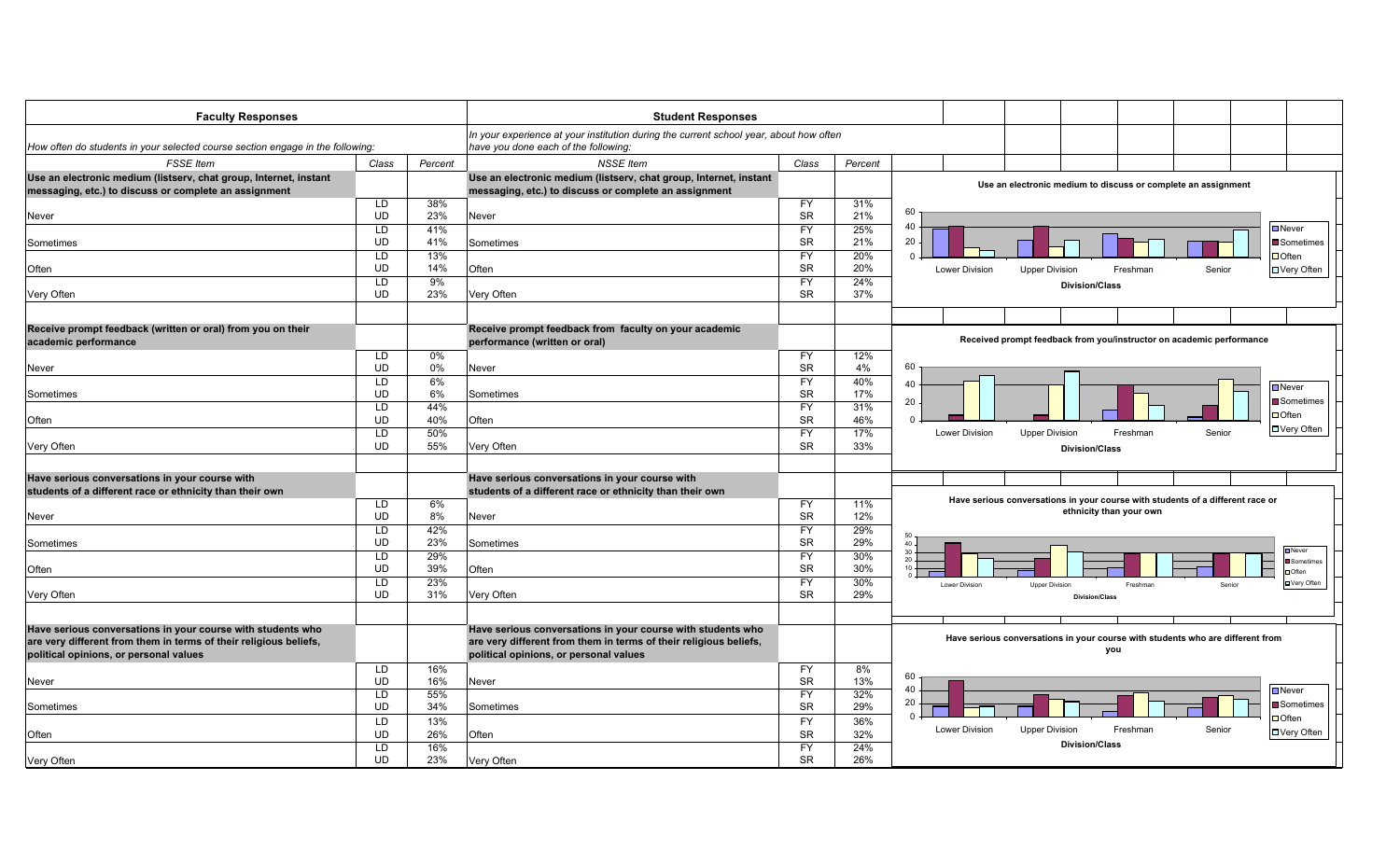| <b>Faculty Responses</b>                                                                    |                 |            | <b>Student Responses</b>                                                          |                        |            |                               |                                     |                                                      |                                      |  |
|---------------------------------------------------------------------------------------------|-----------------|------------|-----------------------------------------------------------------------------------|------------------------|------------|-------------------------------|-------------------------------------|------------------------------------------------------|--------------------------------------|--|
|                                                                                             |                 |            |                                                                                   |                        |            |                               |                                     |                                                      |                                      |  |
| In your selected course section, about how much reading and writing do you assign students? |                 |            | During the current school year, about how much reading and writing have you done? |                        |            |                               |                                     |                                                      |                                      |  |
| <b>FSSE</b> Item                                                                            | Class           | Percent    | <b>NSSE Item</b>                                                                  | Class                  | Percent    |                               |                                     |                                                      |                                      |  |
| Number of written papers or reports 20 pages or more                                        | LD              | 90%        | Number of written papers or reports 20 pages or more                              | <b>FY</b>              | 79%        |                               |                                     | Number of written papers or reports 20 pages or more |                                      |  |
| None                                                                                        | <b>UD</b>       | 83%        | None                                                                              | <b>SR</b>              | 70%        |                               |                                     |                                                      |                                      |  |
|                                                                                             | LD              | 7%         |                                                                                   | <b>FY</b>              | 17%        | $100 -$                       |                                     |                                                      |                                      |  |
|                                                                                             | <b>UD</b>       | 15%        | Between 1 and 4                                                                   | <b>SR</b>              | 22%        | 80                            |                                     |                                                      | $\n  None\n$                         |  |
|                                                                                             | LD              | 3%         |                                                                                   | <b>FY</b>              | 2%         | 60                            |                                     |                                                      | ■ 1/ Between 1 and 4                 |  |
| $2$ to $3$                                                                                  | <b>UD</b>       | 1%         | Between 5 and 10                                                                  | <b>SR</b>              | 6%         | 40                            |                                     |                                                      | □ 2 to 3/ Between 5 and 10           |  |
|                                                                                             | LD              | 0%         |                                                                                   | <b>FY</b>              | 2%         | 20                            |                                     |                                                      | □ 4 to 6/ Between 11 and 20          |  |
| 4 to 6                                                                                      | <b>UD</b>       | 0%         | Between 11 and 20                                                                 | <b>SR</b>              | 2%         |                               |                                     |                                                      |                                      |  |
|                                                                                             | LD              | $0\%$      |                                                                                   | <b>FY</b>              | 1%         | Lower Division Upper Division | Freshman                            | Senior                                               | $6 + 20$ or more                     |  |
| More than 6                                                                                 | <b>UD</b>       | $0\%$      | More than 20                                                                      | <b>SR</b>              | 1%         |                               | <b>Division/Class</b>               |                                                      |                                      |  |
|                                                                                             |                 |            |                                                                                   |                        |            |                               |                                     |                                                      |                                      |  |
|                                                                                             |                 |            |                                                                                   |                        |            |                               |                                     |                                                      |                                      |  |
| Number of written papers or reports between 5 and 19 pages                                  |                 |            | Number of written papers or reports between 5 and 19 pages                        |                        |            |                               | Number of written papers or reports |                                                      |                                      |  |
|                                                                                             | LD              | 60%        |                                                                                   | <b>FY</b>              | 29%        |                               | between 5 and 19 pages              |                                                      |                                      |  |
| None                                                                                        | <b>UD</b>       | 41%        | None                                                                              | <b>SR</b>              | 21%        |                               |                                     |                                                      | Mone                                 |  |
|                                                                                             | LD              | 20%<br>27% |                                                                                   | <b>FY</b>              | 54%        | 80                            |                                     |                                                      |                                      |  |
|                                                                                             | <b>UD</b>       |            | Between 1 and 4                                                                   | <b>SR</b>              | 53%        | 60                            |                                     |                                                      | 1/ Between 1 and 4                   |  |
|                                                                                             | LD<br><b>UD</b> | 17%<br>23% | Between 5 and 10                                                                  | <b>FY</b><br><b>SR</b> | 12%<br>15% | 40                            |                                     |                                                      | □ 2 to 3/Between                     |  |
| $2$ to $3$                                                                                  |                 | 0%         |                                                                                   |                        |            | 20                            |                                     |                                                      | 5 and 10                             |  |
|                                                                                             | LD<br><b>UD</b> | 7%         | Between 11 and 20                                                                 | <b>FY</b><br><b>SR</b> | 4%<br>8%   | $\Omega$                      |                                     |                                                      | □ 4 to 6/ Between                    |  |
| 4 to 6                                                                                      |                 | 3%         |                                                                                   | <b>FY</b>              | 2%         | <b>Lower Division</b>         | <b>Upper Division</b><br>Freshman   | Senior                                               | 11 and 20                            |  |
| More than 6                                                                                 | LD<br><b>UD</b> | 2%         | More than 20                                                                      | <b>SR</b>              | 3%         |                               | <b>Division/Class</b>               |                                                      | 6 or more/20                         |  |
|                                                                                             |                 |            |                                                                                   |                        |            |                               |                                     |                                                      | or more                              |  |
|                                                                                             |                 |            |                                                                                   |                        |            |                               |                                     |                                                      |                                      |  |
| Number of written papers or reports fewer than 5 pages                                      |                 |            | Number of written papers or reports fewer than 5 pages                            |                        |            |                               |                                     |                                                      |                                      |  |
|                                                                                             | LD              | 21%        |                                                                                   | <b>FY</b>              | 6%         |                               | Number of written papers or         |                                                      |                                      |  |
| None                                                                                        | <b>UD</b>       | 23%        | None                                                                              | <b>SR</b>              | 4%         |                               | reports fewer than 5 pages          |                                                      |                                      |  |
|                                                                                             | LD              | 18%        |                                                                                   | <b>FY</b>              | 37%        |                               |                                     |                                                      | $\Box$ None                          |  |
|                                                                                             | <b>UD</b>       | 18%        | Between 1 and 4                                                                   | <b>SR</b>              | 39%        | 50                            |                                     |                                                      |                                      |  |
|                                                                                             | LD              | 27%        |                                                                                   | <b>FY</b>              | 38%        | 40<br>30                      |                                     |                                                      | III 1/ Between 1 and 4               |  |
| $2$ to $3$                                                                                  | <b>UD</b>       | 25%        | Between 5 and 10                                                                  | <b>SR</b>              | 34%        | 20                            |                                     |                                                      |                                      |  |
|                                                                                             | LD              | 21%        |                                                                                   | <b>FY</b>              | 13%        | 10                            |                                     |                                                      | $\square$ 2 to 3/Between<br>5 and 10 |  |
| $4$ to $6$                                                                                  | <b>UD</b>       | 13%        | Between 11 and 20                                                                 | <b>SR</b>              | 9%         |                               |                                     |                                                      | □4 to 6/ Between                     |  |
|                                                                                             | LD              | 12%        |                                                                                   | <b>FY</b>              | 6%         | Lower Division                | <b>Upper Division</b><br>Freshman   | Senior                                               | 11 and 20                            |  |
| More than 6                                                                                 | <b>UD</b>       | 21%        | More than 20                                                                      | <b>SR</b>              | 14%        |                               | <b>Division/Class</b>               |                                                      | 6 or more/20                         |  |
|                                                                                             |                 |            |                                                                                   |                        |            |                               |                                     |                                                      | or more                              |  |
|                                                                                             |                 |            |                                                                                   |                        |            |                               |                                     |                                                      |                                      |  |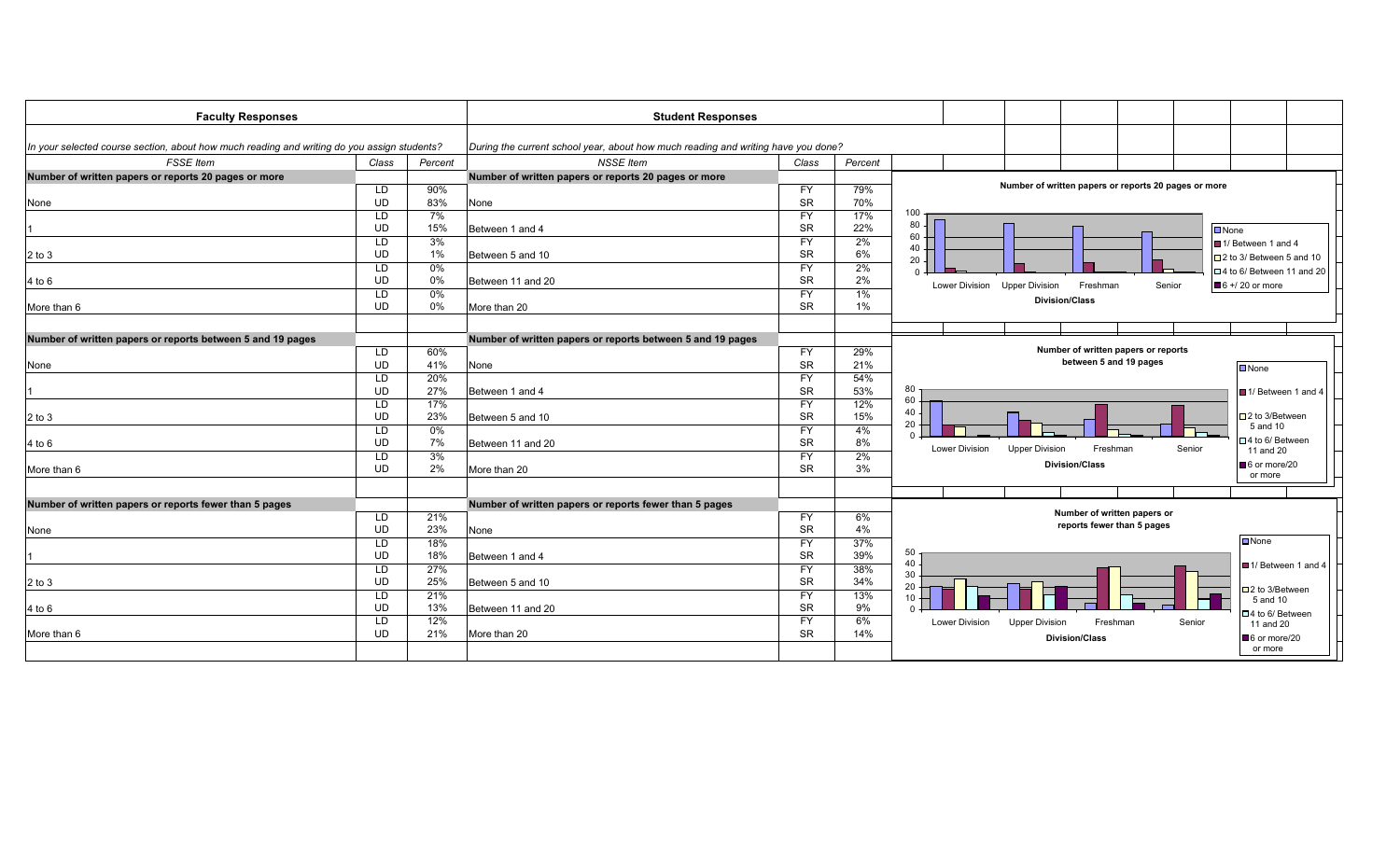| <b>Faculty Responses</b>                                                                                                      |                       |                   | <b>Student Responses</b>                                                                                    |                                     |                   |                                   |                                                                               |          |        |                                              |
|-------------------------------------------------------------------------------------------------------------------------------|-----------------------|-------------------|-------------------------------------------------------------------------------------------------------------|-------------------------------------|-------------------|-----------------------------------|-------------------------------------------------------------------------------|----------|--------|----------------------------------------------|
| In a typical week, how many homework problem sets do you require students in your selected<br>course section to complete?     |                       |                   | In a typical week how many homework problem sets do you complete?                                           |                                     |                   |                                   |                                                                               |          |        |                                              |
| <b>FSSE</b> Item                                                                                                              | Class                 | Percent           | <b>NSSE</b> Item                                                                                            | Class                               | Percent           |                                   |                                                                               |          |        |                                              |
| Number of problem sets that take your students more than one hour<br>to complete                                              |                       |                   | Number of problem sets that take your students more than one<br>hour to complete                            |                                     |                   |                                   | Number of problem sets that take your students more than one hour to complete |          |        |                                              |
| None                                                                                                                          | LD<br>UD              | 27%<br>23%        | None                                                                                                        | <b>FY</b><br><b>SR</b>              | 19%<br>13%        | 70<br>60                          |                                                                               |          |        | $\Box$ None                                  |
| 1 to $2$                                                                                                                      | LD<br><b>UD</b>       | 63%<br>57%        | 1 to $2$                                                                                                    | <b>FY</b><br><b>SR</b>              | 37%<br>35%        | 50<br>40                          |                                                                               |          |        | $\blacksquare$ 1 to 2<br>$\Box$ 3 to 4       |
| 3 to 4                                                                                                                        | LD<br><b>UD</b>       | 10%<br>10%        | 3 to 4                                                                                                      | <b>FY</b><br><b>SR</b>              | 28%<br>27%        | 30<br>20<br>10                    |                                                                               |          |        | $\square$ 5 to 6<br>6 or more                |
| 5 to 6                                                                                                                        | LD<br>UD<br><b>LD</b> | 0%<br>6%<br>0%    | $5$ to $6$                                                                                                  | <b>FY</b><br><b>SR</b><br><b>FY</b> | 9%<br>12%<br>7%   | $\Omega$<br><b>Lower Division</b> | <b>Upper Division</b>                                                         | Freshman | Senior |                                              |
| More than 6                                                                                                                   | <b>UD</b>             | 3%                | More than 6                                                                                                 | <b>SR</b>                           | 13%               |                                   | <b>Division/Class</b>                                                         |          |        |                                              |
| Number of problem sets that take your students less than one hour<br>to complete                                              |                       |                   | Number of problem sets that take your students less than one<br>hour to complete                            |                                     |                   |                                   | Number of problem sets that take less than one hour to complete               |          |        |                                              |
| None                                                                                                                          | LD<br><b>UD</b>       | 35%<br>41%        | None                                                                                                        | <b>FY</b><br><b>SR</b>              | 17%<br>22%        | 50                                |                                                                               |          |        |                                              |
| 1 to $2$                                                                                                                      | LD<br><b>UD</b><br>LD | 42%<br>41%<br>13% | 1 to $2$                                                                                                    | <b>FY</b><br><b>SR</b><br><b>FY</b> | 33%<br>28%<br>25% | 40<br>30<br>20                    |                                                                               |          |        | $\blacksquare$ None<br>$\blacksquare$ 1 to 2 |
| 3 to 4                                                                                                                        | <b>UD</b><br>LD       | 9%<br>6%          | 3 to 4                                                                                                      | <b>SR</b><br><b>FY</b>              | 24%<br>16%        | 10                                |                                                                               |          |        | $\Box$ 3 to 4<br>$\Box$ 5 to 6               |
| 5 to 6                                                                                                                        | UD<br>LD              | 2%<br>3%          | $5$ to $6$                                                                                                  | <b>SR</b><br><b>FY</b>              | 10%<br>8%         | <b>Lower Division</b>             | <b>Upper Division</b><br><b>Division/Class</b>                                | Freshman | Senior | More than 6                                  |
| More than 6                                                                                                                   | <b>UD</b>             | 6%                | More than 6                                                                                                 | <b>SR</b>                           | 16%               |                                   |                                                                               |          |        |                                              |
| In your selected course section, how much emphasis do you place on engaging students<br>to each of these mental activities?   |                       |                   | During the current school year, how much has your coursework emphasized the<br>following mental activities? |                                     |                   |                                   |                                                                               |          |        |                                              |
| <b>FSSE</b> Item                                                                                                              | Class                 | Percent           | <b>NSSE Item</b>                                                                                            | Class                               | Percent           |                                   |                                                                               |          |        |                                              |
| Memorizing facts, ideas, or methods from your course and readings<br>so students can repeat them pretty much in the same form |                       |                   | Memorizing facts, ideas, or methods from your course and<br>readings                                        |                                     |                   |                                   | Memorizing facts, ideas, or methods from your course and readings             |          |        |                                              |
| Very little                                                                                                                   | LD<br>UD              | 33%<br>33%        | Often                                                                                                       | <b>FY</b><br><b>SR</b>              | 8%<br>6%          | 60<br>50<br>40                    |                                                                               |          |        | Very Little/Often                            |
| Some                                                                                                                          | LD<br><b>UD</b><br>LD | 30%<br>53%<br>21% | Some                                                                                                        | <b>FY</b><br><b>SR</b><br><b>FY</b> | 28%<br>25%<br>42% | 30<br>20<br>10                    |                                                                               |          |        | Some<br>Quite a bit<br><b>□</b> Very much    |
| Quite a bit                                                                                                                   | <b>UD</b><br>LD       | 11%<br>15%        | Quite a bit                                                                                                 | <b>SR</b><br><b>FY</b>              | 35%<br>22%        | $\Omega$<br><b>Lower Division</b> | <b>Upper Division</b>                                                         | Freshman | Senior |                                              |
| Very much                                                                                                                     | UD                    | 2%                | Very much                                                                                                   | <b>SR</b>                           | 34%               |                                   | <b>Division/Class</b>                                                         |          |        |                                              |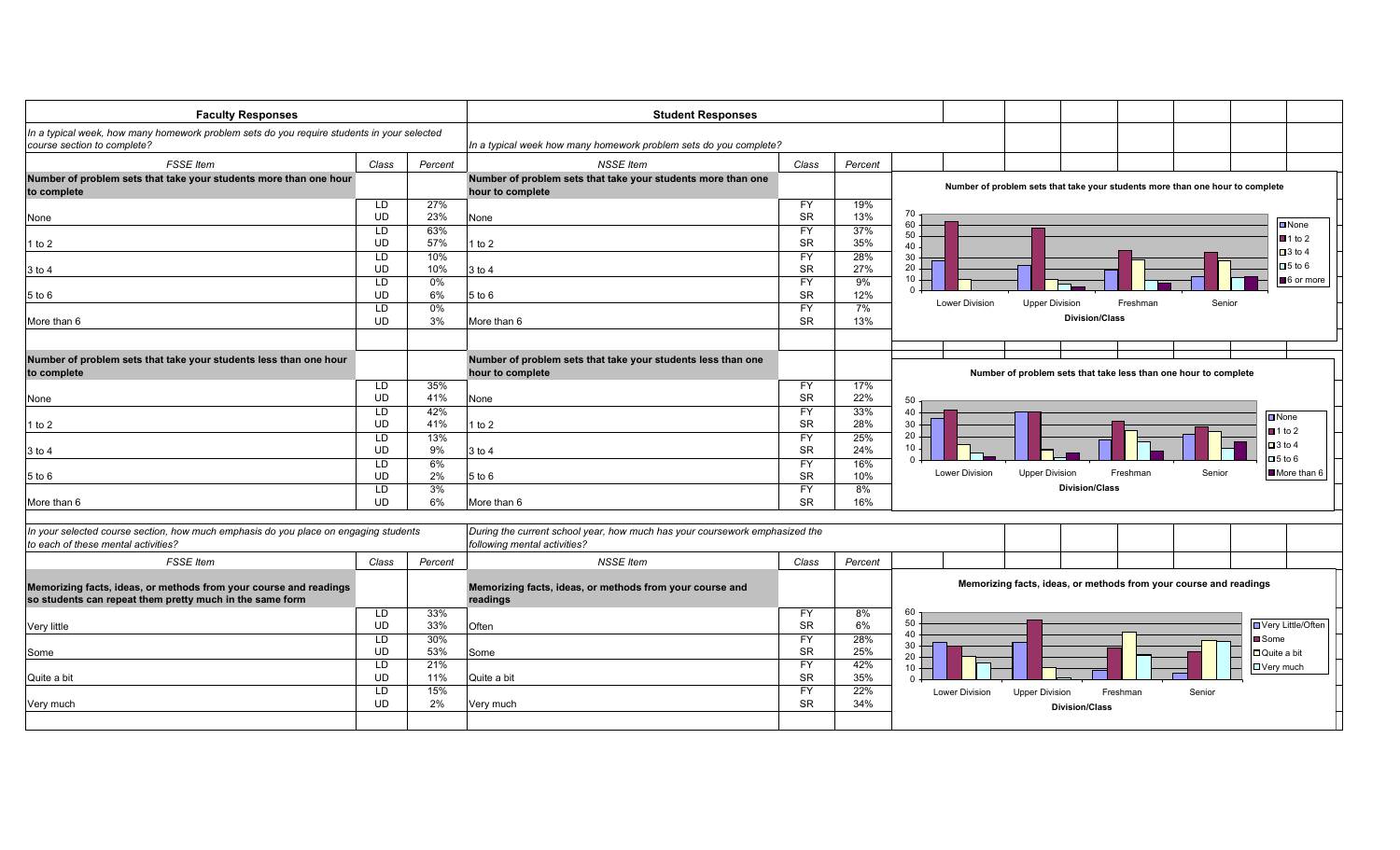| <b>Faculty Responses</b>                                                                                                    |                 |         | <b>Student Responses</b>                                                                                    |                        |            |                                                                                            |
|-----------------------------------------------------------------------------------------------------------------------------|-----------------|---------|-------------------------------------------------------------------------------------------------------------|------------------------|------------|--------------------------------------------------------------------------------------------|
| In your selected course section, how much emphasis do you place on engaging students to each<br>of these mental activities? |                 |         | During the current school year, how much has your coursework emphasized the<br>following mental activities? |                        |            |                                                                                            |
| <b>FSSE</b> Item                                                                                                            | Class           | Percent | <b>NSSE</b> Item                                                                                            | Class                  | Percent    |                                                                                            |
| Analyzing the basic elements of an idea, experience or theory                                                               |                 |         | Analyzing the basic elements of an idea, experience or theory                                               |                        |            |                                                                                            |
|                                                                                                                             | LD              | $0\%$   |                                                                                                             | <b>FY</b>              | 4%         | Analyzing the basic elements of an idea, experience or theory                              |
| Very little                                                                                                                 | <b>UD</b>       | $0\%$   | Often                                                                                                       | <b>SR</b>              | 2%         | 60                                                                                         |
|                                                                                                                             | LD              | 9%      |                                                                                                             | <b>FY</b>              | 24%        |                                                                                            |
| Some                                                                                                                        | <b>UD</b>       | 11%     | Some                                                                                                        | <b>SR</b>              | 20%        | 40<br>$\Box$ Very little                                                                   |
|                                                                                                                             | LD              | 42%     |                                                                                                             | <b>FY</b>              | 45%        | Some<br>20                                                                                 |
| Quite a bit                                                                                                                 | <b>UD</b>       | 56%     | Quite a bit                                                                                                 | <b>SR</b>              | 37%        | □ Quite a bit<br>$\Omega$                                                                  |
|                                                                                                                             | LD              | 48%     |                                                                                                             | <b>FY</b>              | 27%        | □ Very much<br><b>Lower Division</b><br><b>Upper Division</b><br>Freshman<br>Senior        |
| Very much                                                                                                                   | <b>UD</b>       | 33%     | Very much                                                                                                   | <b>SR</b>              | 40%        | <b>Division/Class</b>                                                                      |
| In your selected course section, how much emphasis do you place on engaging students<br>to each of these mental activities? |                 |         | During the current school year, how much has your coursework emphasized the<br>following mental activities? |                        |            |                                                                                            |
| <b>FSSE</b> Item                                                                                                            | Class           | Percent | <b>NSSE</b> Item                                                                                            | Class                  | Percent    |                                                                                            |
| Synthesizing and organizing ideas, information, or experience into                                                          |                 |         |                                                                                                             |                        |            | Synthesizing and organizing ideas, information, or experiences                             |
| new, more complex interpretations and relationships                                                                         |                 |         | Synthesizing and organizing ideas, information, or experiences                                              |                        |            |                                                                                            |
|                                                                                                                             | LD              | 3%      |                                                                                                             | <b>FY</b>              | 4%         | 60                                                                                         |
| Very little                                                                                                                 | <b>UD</b>       | $1\%$   | Very little                                                                                                 | <b>SR</b>              | 8%         |                                                                                            |
|                                                                                                                             | LD              | 6%      |                                                                                                             | <b>FY</b>              | 31%        | 40<br><b>□ Very Little</b>                                                                 |
| Some                                                                                                                        | UD              | 13%     | Some                                                                                                        | <b>SR</b>              | 20%        | <b>■</b> Some<br>20                                                                        |
|                                                                                                                             | LD              | 52%     |                                                                                                             | <b>FY</b>              | 44%        | DQuite a bit<br>$\Omega$                                                                   |
| Quite a bit                                                                                                                 | <b>UD</b>       | 43%     | Quite a bit                                                                                                 | <b>SR</b>              | 39%        | <b>□</b> Very much<br><b>Lower Division</b><br><b>Upper Division</b><br>Freshman<br>Senior |
|                                                                                                                             | LD<br><b>UD</b> | 39%     |                                                                                                             | <b>FY</b><br><b>SR</b> | 22%<br>33% | <b>Division/Class</b>                                                                      |
| Very much                                                                                                                   |                 | 43%     | Very much                                                                                                   |                        |            |                                                                                            |
| Making judgments about the value of information, arguments                                                                  |                 |         | Making judgments about the value of information,                                                            |                        |            |                                                                                            |
| or methods                                                                                                                  |                 |         | arguments or methods                                                                                        |                        |            | Making judgments about the value of information, arguments or methods                      |
|                                                                                                                             | LD              | 6%      |                                                                                                             | <b>FY</b>              | 3%         |                                                                                            |
| Very little                                                                                                                 | <b>UD</b>       | 5%      | Very little                                                                                                 | <b>SR</b>              | 7%         | 60                                                                                         |
|                                                                                                                             | LD              | 18%     |                                                                                                             | <b>FY</b>              | 26%        | <b>■ Very Little</b>                                                                       |
| Some                                                                                                                        | <b>UD</b>       | 19%     | Some                                                                                                        | <b>SR</b>              | 21%        | 40<br><b>■</b> Some                                                                        |
|                                                                                                                             | LD              | 39%     |                                                                                                             | <b>FY</b>              | 49%        | □ Quite a bit<br>20                                                                        |
| Quite a bit                                                                                                                 | <b>UD</b>       | 42%     | Quite a bit                                                                                                 | <b>SR</b>              | 37%        | DVery much<br>$\Omega$                                                                     |
|                                                                                                                             | LD              | 36%     |                                                                                                             | <b>FY</b>              | 22%        | <b>Lower Division</b><br><b>Upper Division</b><br>Freshman<br>Senior                       |
| Very much                                                                                                                   | <b>UD</b>       | 34%     | Very much                                                                                                   | <b>SR</b>              | 34%        | <b>Division/Class</b>                                                                      |
|                                                                                                                             |                 |         |                                                                                                             |                        |            |                                                                                            |
|                                                                                                                             |                 |         |                                                                                                             |                        |            |                                                                                            |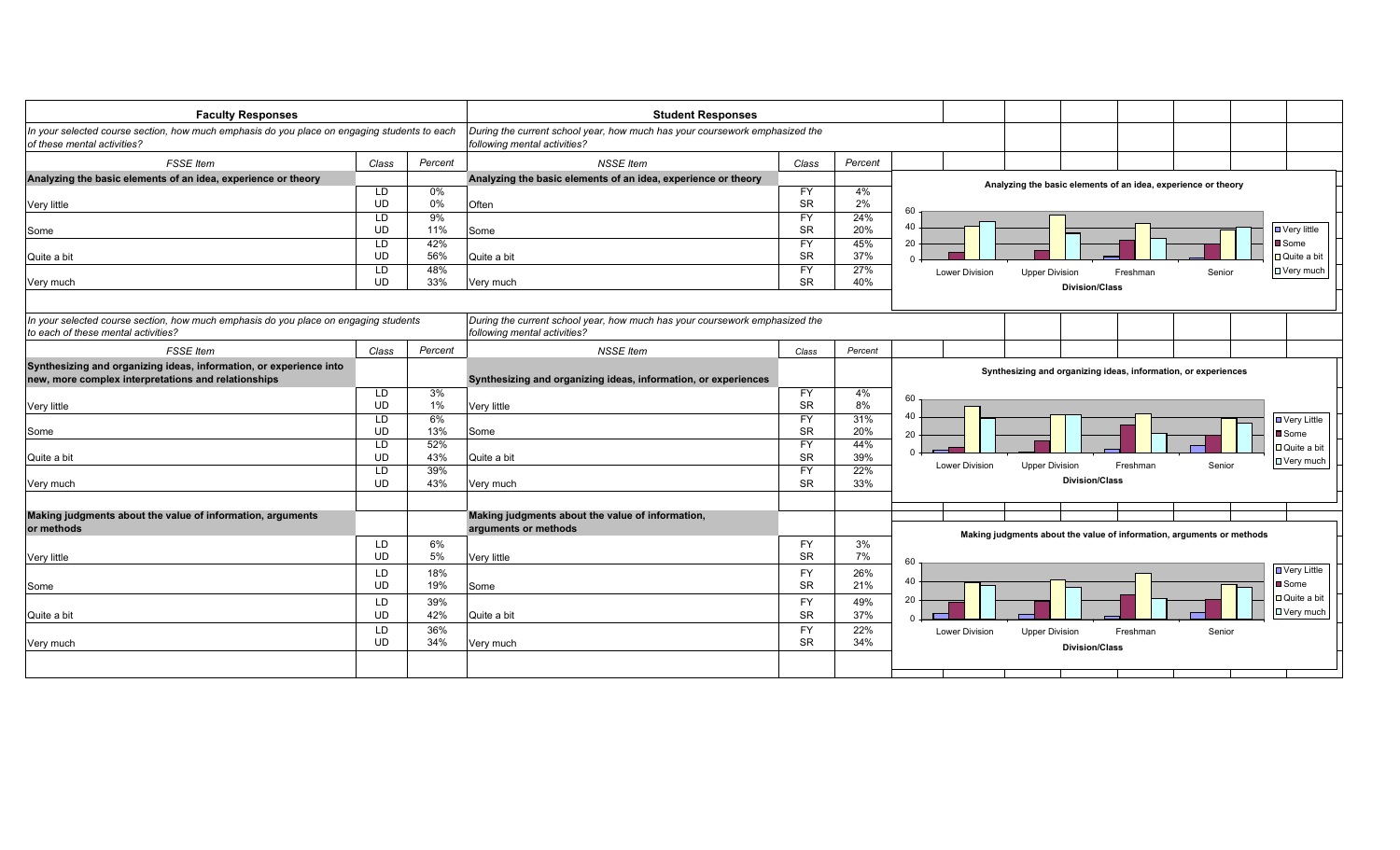| <b>Faculty Responses</b>                                                                                                   |                        |                   | <b>Student Responses</b>                                                                                                                          |                                     |                   |                                                                                                                     |
|----------------------------------------------------------------------------------------------------------------------------|------------------------|-------------------|---------------------------------------------------------------------------------------------------------------------------------------------------|-------------------------------------|-------------------|---------------------------------------------------------------------------------------------------------------------|
| To what extent do you structure your selected course section so that students learn and<br>develop in the following areas: |                        |                   | To what extent has your experience at this institution contributed to your knowledge,<br>skills, and personal development in the following areas: |                                     |                   |                                                                                                                     |
| <b>FSSE</b> Item                                                                                                           | Class                  | Percent           | <b>NSSE Item</b>                                                                                                                                  | Class                               | Percent           |                                                                                                                     |
| Applying theories or concepts to practical problems or in new<br>situations                                                |                        |                   | Applying theories or concepts to practical problems or in new<br>situations                                                                       |                                     |                   | Applying theories or concepts to practical problems or in new situations                                            |
| Very little                                                                                                                | LD<br><b>UD</b>        | 3%<br>1%          | Very little                                                                                                                                       | FY<br><b>SR</b>                     | 5%<br>5%          | 60<br>40<br>$\Box$ Very little                                                                                      |
| Some                                                                                                                       | LD<br>UD               | 27%<br>8%         | Some                                                                                                                                              | <b>FY</b><br><b>SR</b>              | 22%<br>13%        | ■ Some<br>20<br>□ Quite a bit                                                                                       |
| Quite a bit                                                                                                                | LD<br>UD               | 18%<br>43%        | Quite a bit                                                                                                                                       | <b>FY</b><br><b>SR</b>              | 44%<br>33%        | <b>□ Very much</b><br><b>Lower Division</b><br><b>Upper Division</b><br>Freshman<br>Senior<br><b>Division/Class</b> |
| Very much                                                                                                                  | <b>LD</b><br><b>UD</b> | 52%<br>48%        | Very much                                                                                                                                         | <b>FY</b><br><b>SR</b>              | 29%<br>50%        |                                                                                                                     |
| <b>Writing clearly and effectively</b>                                                                                     |                        |                   | <b>Writing clearly and effectively</b>                                                                                                            |                                     |                   | Writing clearly and effectively                                                                                     |
| Very little                                                                                                                | LD<br><b>UD</b><br>LD  | 13%<br>3%<br>19%  | Very little                                                                                                                                       | <b>FY</b><br><b>SR</b><br><b>FY</b> | 3%<br>5%<br>25%   | 60<br>$50 -$<br><b>D</b> Very Little                                                                                |
| Some                                                                                                                       | <b>UD</b><br>LD        | 35%<br>25%        | Some                                                                                                                                              | <b>SR</b><br><b>FY</b>              | 14%<br>46%        | $40 -$<br>Some<br>30 <sub>1</sub><br><b>□</b> Quite a bit<br>20 <sub>1</sub><br>$10 -$<br><b>D</b> Very much        |
| Quite a bit                                                                                                                | <b>UD</b><br>LD        | 24%<br>44%        | Quite a bit                                                                                                                                       | <b>SR</b><br><b>FY</b>              | 34%<br>25%        | Lower Division<br><b>Upper Division</b><br>Freshman<br>Senior<br><b>Division/Class</b>                              |
| Very much                                                                                                                  | <b>UD</b>              | 38%               | Very much                                                                                                                                         | <b>SR</b>                           | 48%               |                                                                                                                     |
| Speaking clearly and effectively                                                                                           |                        |                   | Speaking clearly and effectively                                                                                                                  |                                     |                   | Speaking clearly and effectively                                                                                    |
| Very little                                                                                                                | LD<br><b>UD</b>        | 16%<br>8%         | Very little                                                                                                                                       | FY<br><b>SR</b>                     | 8%<br>6%          | 60                                                                                                                  |
| Some                                                                                                                       | LD<br>UD               | 25%<br>39%        | Some                                                                                                                                              | <b>FY</b><br><b>SR</b>              | 27%<br>14%        | 40<br><b>□ Very Little</b><br>20<br>Some                                                                            |
| Quite a bit                                                                                                                | LD<br><b>UD</b><br>LD  | 28%<br>24%<br>31% | Quite a bit                                                                                                                                       | <b>FY</b><br><b>SR</b><br>FY        | 36%<br>34%<br>29% | □ Quite a bit<br>$\Omega$<br>$\Box$ Very much<br>Lower Division<br><b>Upper Division</b><br>Freshman<br>Senior      |
| Very much                                                                                                                  | <b>UD</b>              | 30%               | Very much                                                                                                                                         | SR                                  | 46%               | <b>Division/Class</b>                                                                                               |
| Thinking critically and analytically                                                                                       |                        |                   | Thinking critically and analytically                                                                                                              |                                     |                   |                                                                                                                     |
| Very little                                                                                                                | LD<br><b>UD</b>        | 3%<br>0%          | Very little                                                                                                                                       | <b>FY</b><br><b>SR</b>              | 3%<br>3%          | Thinking critically and analytically                                                                                |
| Some                                                                                                                       | LD<br><b>UD</b>        | 9%<br>6%          | Some                                                                                                                                              | <b>FY</b><br><b>SR</b>              | 17%<br>14%        | 60<br>40<br>■ Very Little                                                                                           |
| Quite a bit                                                                                                                | LD<br>UD               | 31%<br>41%        | Quite a bit                                                                                                                                       | <b>FY</b><br><b>SR</b>              | 44%<br>26%        | Some<br>20<br>$\Box$ Quite a bit<br>$\Omega$                                                                        |
| Very much                                                                                                                  | LD<br><b>UD</b>        | 56%<br>53%        | Very much                                                                                                                                         | <b>FY</b><br><b>SR</b>              | 36%<br>57%        | $\Box$ Very much<br>Senior<br><b>Lower Division</b><br><b>Upper Division</b><br>Freshman<br><b>Division/Class</b>   |
|                                                                                                                            |                        |                   |                                                                                                                                                   |                                     |                   |                                                                                                                     |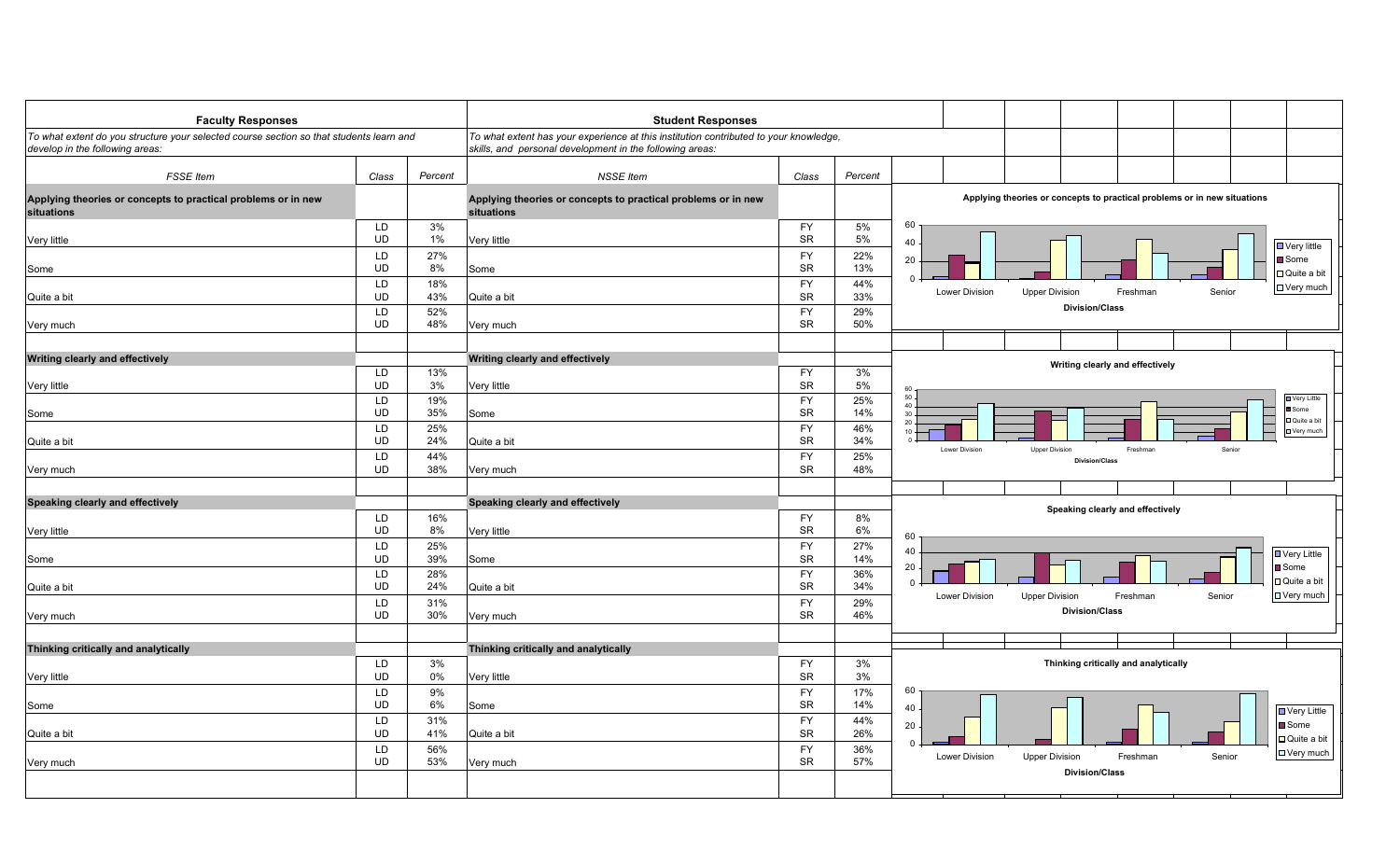| <b>Faculty Responses</b>                                                                                                   |                        |            | <b>Student Responses</b>                                                                                                                          |                        |            |                                                                                                |
|----------------------------------------------------------------------------------------------------------------------------|------------------------|------------|---------------------------------------------------------------------------------------------------------------------------------------------------|------------------------|------------|------------------------------------------------------------------------------------------------|
| To what extent do you structure your selected course section so that students learn and<br>develop in the following areas: |                        |            | To what extent has your experience at this institution contributed to your knowledge,<br>skills, and personal development in the following areas: |                        |            |                                                                                                |
| <b>FSSE</b> Item                                                                                                           | Class                  | Percent    | <b>NSSE Item</b>                                                                                                                                  | Class                  | Percent    |                                                                                                |
| Analyzing quantitative problems                                                                                            |                        |            | Analyzing quantitative problems                                                                                                                   |                        |            | Analyzing quantitative problems                                                                |
|                                                                                                                            | LD                     | 34%        |                                                                                                                                                   | <b>FY</b>              | 11%        |                                                                                                |
| Very little                                                                                                                | <b>UD</b>              | 28%        | Very little                                                                                                                                       | <b>SR</b>              | 8%         | 40                                                                                             |
|                                                                                                                            | LD                     | 22%        |                                                                                                                                                   | <b>FY</b>              | 36%        | 30<br>$\Box$ Very little<br>$20 -$                                                             |
| Some                                                                                                                       | <b>UD</b><br>LD        | 20%<br>22% | Some                                                                                                                                              | <b>SR</b><br><b>FY</b> | 24%        | Some<br>$10 -$                                                                                 |
| Quite a bit                                                                                                                | <b>UD</b>              | 32%        | Quite a bit                                                                                                                                       | <b>SR</b>              | 30%<br>34% | $\Box$ Quite a bit<br>$0 \cdot$                                                                |
|                                                                                                                            | LD                     | 22%        |                                                                                                                                                   | <b>FY</b>              | 23%        | □ Very much<br>Lower Division<br><b>Upper Division</b><br>Freshman<br>Senior                   |
| Very much                                                                                                                  | <b>UD</b>              | 19%        | Very much                                                                                                                                         | <b>SR</b>              | 34%        | <b>Division/Class</b>                                                                          |
| Using computing and information technology                                                                                 |                        |            | Using computing and information technology                                                                                                        |                        |            |                                                                                                |
|                                                                                                                            | <b>LD</b>              | 25%        |                                                                                                                                                   | <b>FY</b>              | 8%         | Using computing and information technology                                                     |
| Very little                                                                                                                | <b>UD</b>              | 13%        | Very little                                                                                                                                       | <b>SR</b>              | 2%         |                                                                                                |
|                                                                                                                            | LD                     | 41%        |                                                                                                                                                   | <b>FY</b>              | 25%        | <b>D</b> Very Little<br>$\Delta$                                                               |
| Some                                                                                                                       | <b>UD</b>              | 33%        | Some                                                                                                                                              | <b>SR</b>              | 16%        | Some<br>30<br>$20 -$<br>Quite a bit                                                            |
|                                                                                                                            | LD                     | 16%        |                                                                                                                                                   | <b>FY</b>              | 36%        | $10 -$<br><b>D</b> Very much                                                                   |
| Quite a bit                                                                                                                | <b>UD</b>              | 30%        | Quite a bit                                                                                                                                       | <b>SR</b>              | 35%        | Lower Division<br><b>Upper Division</b><br>Freshman<br>Senior                                  |
|                                                                                                                            | LD                     | 19%        |                                                                                                                                                   | <b>FY</b>              | 31%        | <b>Division/Class</b>                                                                          |
| Very much                                                                                                                  | <b>UD</b>              | 25%        | Very much                                                                                                                                         | <b>SR</b>              | 47%        |                                                                                                |
| Working effectively with others                                                                                            |                        |            | Working effectively with others                                                                                                                   |                        |            |                                                                                                |
|                                                                                                                            | LD                     | 9%         |                                                                                                                                                   | <b>FY</b>              | 4%         | Working effectively with others                                                                |
| Very little                                                                                                                | UD                     | 6%         | Very little                                                                                                                                       | <b>SR</b>              | 2%         | 60                                                                                             |
|                                                                                                                            | <b>LD</b>              | 34%        |                                                                                                                                                   | <b>FY</b>              | 25%        | 40                                                                                             |
| Some                                                                                                                       | <b>UD</b>              | 25%        | Some                                                                                                                                              | <b>SR</b>              | 14%        | <b>D</b> Very Little<br>20<br>■ Some                                                           |
|                                                                                                                            | LD                     | 25%        |                                                                                                                                                   | <b>FY</b>              | 38%        | □ Quite a bit<br>$0 -$                                                                         |
| Quite a bit                                                                                                                | <b>UD</b>              | 39%        | Quite a bit                                                                                                                                       | <b>SR</b>              | 30%        | <b>□ Very much</b><br><b>Lower Division</b><br><b>Upper Division</b><br>Freshman<br>Senior     |
|                                                                                                                            | <b>LD</b><br><b>UD</b> | 31%<br>31% |                                                                                                                                                   | <b>FY</b><br><b>SR</b> | 32%<br>54% | <b>Division/Class</b>                                                                          |
| Very much                                                                                                                  |                        |            | Very much                                                                                                                                         |                        |            |                                                                                                |
| Learning effectively on their own                                                                                          |                        |            | Learning effectively on your own                                                                                                                  |                        |            |                                                                                                |
|                                                                                                                            | LD                     | 0%         |                                                                                                                                                   | <b>FY</b>              | 3%         | Learning effectively on their/your own                                                         |
| Very little                                                                                                                | <b>UD</b>              | 3%         | Very little                                                                                                                                       | <b>SR</b>              | 8%         |                                                                                                |
|                                                                                                                            | LD                     | 0%         |                                                                                                                                                   | <b>FY</b>              | 22%        | 80<br>60                                                                                       |
| Some                                                                                                                       | <b>UD</b>              | 16%        | Some                                                                                                                                              | <b>SR</b>              | 10%        | <b>D</b> Very Little<br>40                                                                     |
|                                                                                                                            | LD                     | 31%        |                                                                                                                                                   | <b>FY</b>              | 42%        | Some<br>20                                                                                     |
| Quite a bit                                                                                                                | <b>UD</b>              | 51%        | Quite a bit                                                                                                                                       | <b>SR</b>              | 31%        | □ Quite a bit<br>$\overline{0}$<br>$\Box$ Very much<br>Lower Division<br><b>Upper Division</b> |
| Very much                                                                                                                  | LD<br><b>UD</b>        | 69%<br>30% | Very much                                                                                                                                         | <b>FY</b><br><b>SR</b> | 33%<br>51% | Freshman<br>Senior<br><b>Division/Class</b>                                                    |
|                                                                                                                            |                        |            |                                                                                                                                                   |                        |            |                                                                                                |
|                                                                                                                            |                        |            |                                                                                                                                                   |                        |            |                                                                                                |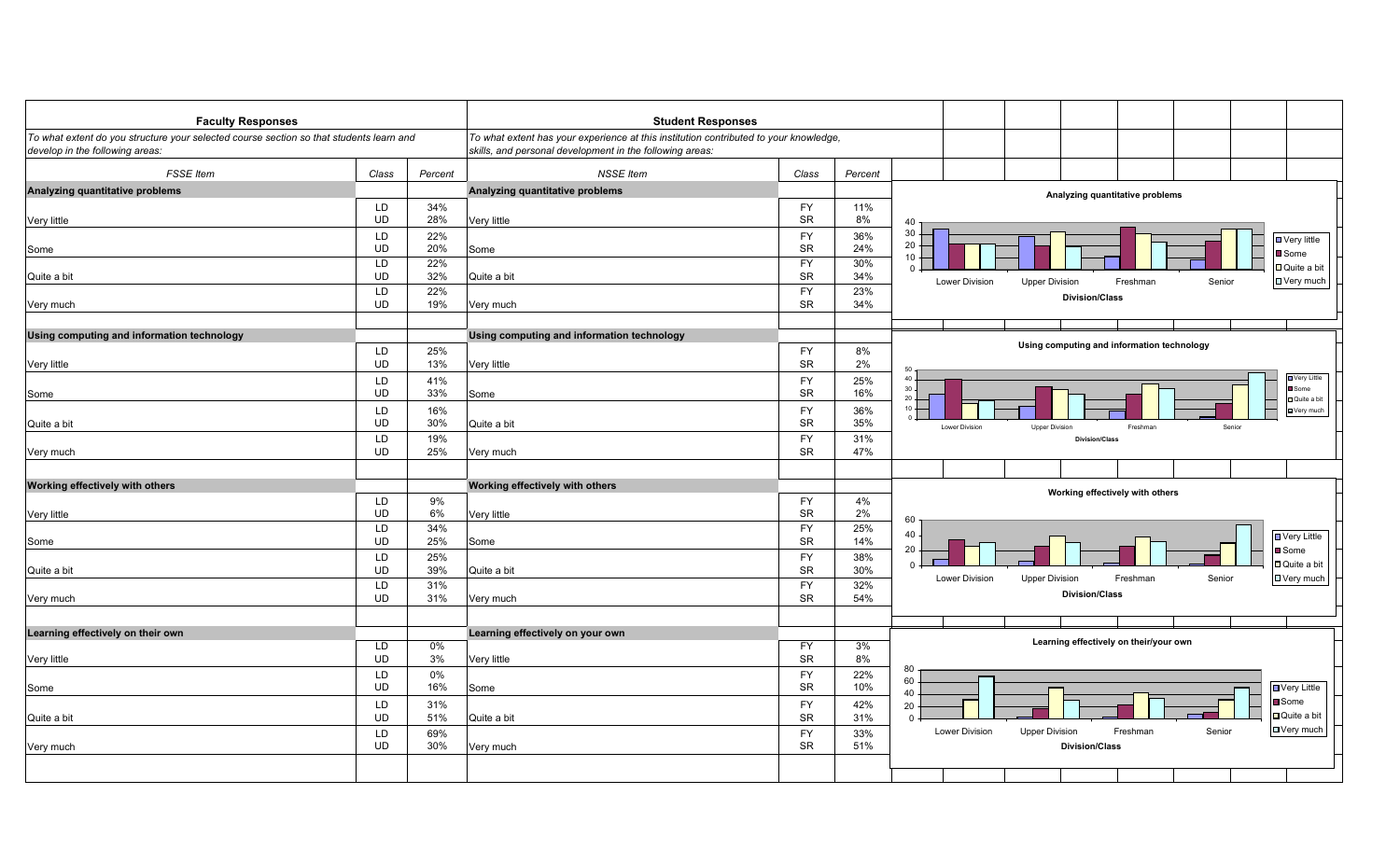| <b>Faculty Responses</b>                                                                                                  |           |         | <b>Student Responses</b>                                                                                                                          |           |         |                                                                                   |
|---------------------------------------------------------------------------------------------------------------------------|-----------|---------|---------------------------------------------------------------------------------------------------------------------------------------------------|-----------|---------|-----------------------------------------------------------------------------------|
| To what extent do you structure your selected course section so that students earn and<br>develop in the following areas: |           |         | To what extent has your experience at this institution contributed to your knowledge,<br>skills, and personal development in the following areas: |           |         |                                                                                   |
| <b>FSSE</b> Item                                                                                                          | Class     | Percent | <b>NSSE Item</b>                                                                                                                                  | Class     | Percent |                                                                                   |
| <b>Understanding themselves</b>                                                                                           |           |         | <b>Understanding yourself</b>                                                                                                                     |           |         | Understanding themselves/yourself                                                 |
|                                                                                                                           | LD        | 10%     |                                                                                                                                                   | <b>FY</b> | 13%     |                                                                                   |
| Very little                                                                                                               | <b>UD</b> | 16%     | Very little                                                                                                                                       | <b>SR</b> | 11%     | 60                                                                                |
|                                                                                                                           | LD        | 19%     |                                                                                                                                                   | <b>FY</b> | 26%     | 40                                                                                |
| Some                                                                                                                      | <b>UD</b> | 24%     | Some                                                                                                                                              | <b>SR</b> | 22%     | <b>□ Very little</b><br>20                                                        |
|                                                                                                                           | LD        | 23%     |                                                                                                                                                   | <b>FY</b> | 32%     | Some<br>$\Omega$                                                                  |
| Quite a bit                                                                                                               | <b>UD</b> | 30%     | Quite a bit                                                                                                                                       | <b>SR</b> | 34%     | Quite a bit<br>Lower Division<br>Freshman<br>Senior                               |
|                                                                                                                           | LD        | 48%     |                                                                                                                                                   | <b>FY</b> | 29%     | D Very much<br><b>Upper Division</b>                                              |
| Very much                                                                                                                 | <b>UD</b> | 30%     | Very much                                                                                                                                         | SR        | 33%     | <b>Division/Class</b>                                                             |
|                                                                                                                           |           |         |                                                                                                                                                   |           |         |                                                                                   |
|                                                                                                                           |           |         |                                                                                                                                                   |           |         |                                                                                   |
| Understanding people of other racial and ethnic backgrounds                                                               |           |         | Understanding people of other racial and ethnic backgrounds                                                                                       |           |         | Understanding people of other racial and ethnic backgrounds                       |
|                                                                                                                           | LD        | 18%     |                                                                                                                                                   | <b>FY</b> | 10%     |                                                                                   |
| Very little                                                                                                               | UD        | 19%     | Very little                                                                                                                                       | <b>SR</b> | 14%     | 40                                                                                |
|                                                                                                                           | LD        | 27%     |                                                                                                                                                   | <b>FY</b> | 34%     | 30                                                                                |
| Some                                                                                                                      | <b>UD</b> | 24%     | Some                                                                                                                                              | <b>SR</b> | 34%     | <b>□</b> Very Little<br>20                                                        |
|                                                                                                                           | LD        | 24%     |                                                                                                                                                   | <b>FY</b> | 33%     | Some<br>10                                                                        |
| Quite a bit                                                                                                               | <b>UD</b> | 25%     | Quite a bit                                                                                                                                       | <b>SR</b> | 23%     | Quite a bit<br>$\Omega$                                                           |
|                                                                                                                           | LD        | 30%     |                                                                                                                                                   | <b>FY</b> | 22%     | $\Box$ Very much<br>Lower Division<br><b>Upper Division</b><br>Freshman<br>Senior |
|                                                                                                                           | <b>UD</b> | 32%     |                                                                                                                                                   | <b>SR</b> | 28%     | <b>Division/Class</b>                                                             |
| Very much                                                                                                                 |           |         | Very much                                                                                                                                         |           |         |                                                                                   |
|                                                                                                                           |           |         |                                                                                                                                                   |           |         |                                                                                   |
| Solving complex real-world problems                                                                                       |           |         | Solving complex real-world problems                                                                                                               |           |         | Solving complex real-world problems                                               |
|                                                                                                                           | LD        | 6%      |                                                                                                                                                   | <b>FY</b> | 9%      |                                                                                   |
| Very little                                                                                                               | <b>UD</b> | 8%      | Very little                                                                                                                                       | <b>SR</b> | 14%     | 60                                                                                |
|                                                                                                                           | LD        | 42%     |                                                                                                                                                   | <b>FY</b> | 35%     | 40<br><b>U</b> Very Little                                                        |
| Some                                                                                                                      | <b>UD</b> | 26%     | Some                                                                                                                                              | <b>SR</b> | 17%     | 20<br><b>Some</b>                                                                 |
|                                                                                                                           | LD        | 36%     |                                                                                                                                                   | <b>FY</b> | 37%     | □ Quite a bit<br>$\overline{0}$                                                   |
| Quite a bit                                                                                                               | <b>UD</b> | 36%     | Quite a bit                                                                                                                                       | <b>SR</b> | 43%     | Senior<br>Lower Division<br>Freshman                                              |
|                                                                                                                           | LD        | 15%     |                                                                                                                                                   | <b>FY</b> | 20%     | <b>Upper Division</b><br>□ Very much                                              |
| Very much                                                                                                                 | UD        | 30%     | Very much                                                                                                                                         | <b>SR</b> | 26%     | <b>Division/Class</b>                                                             |
|                                                                                                                           |           |         |                                                                                                                                                   |           |         |                                                                                   |
| Developing a personal code of values and ethics                                                                           |           |         | Developing a personal code of values and ethics                                                                                                   |           |         |                                                                                   |
|                                                                                                                           | LD        | 9%      |                                                                                                                                                   | <b>FY</b> | 14%     |                                                                                   |
| Very little                                                                                                               | <b>UD</b> | 8%      | Very little                                                                                                                                       | <b>SR</b> | 15%     | Developing a personal code of values and ethics                                   |
|                                                                                                                           |           |         |                                                                                                                                                   |           |         |                                                                                   |
|                                                                                                                           | LD        | 36%     |                                                                                                                                                   | <b>FY</b> | 39%     | 50<br>■ Very Little                                                               |
| Some                                                                                                                      | <b>UD</b> | 33%     | Some                                                                                                                                              | <b>SR</b> | 23%     | 40<br>30<br>Some                                                                  |
|                                                                                                                           | LD        | 39%     |                                                                                                                                                   | <b>FY</b> | 26%     | 20<br>□ Quite a bit                                                               |
| Quite a bit                                                                                                               | UD        | 31%     | Quite a bit                                                                                                                                       | <b>SR</b> | 34%     | 10                                                                                |
|                                                                                                                           | LD        | 15%     |                                                                                                                                                   | <b>FY</b> | 21%     | □ Very much<br>$\Omega$                                                           |
| Very much                                                                                                                 | <b>UD</b> | 28%     | Very much                                                                                                                                         | <b>SR</b> | 28%     | Lower Division<br>Freshman<br>Senior<br><b>Upper Division</b>                     |
|                                                                                                                           |           |         |                                                                                                                                                   |           |         | <b>Division/Class</b>                                                             |
|                                                                                                                           |           |         |                                                                                                                                                   |           |         |                                                                                   |
|                                                                                                                           |           |         |                                                                                                                                                   |           |         |                                                                                   |